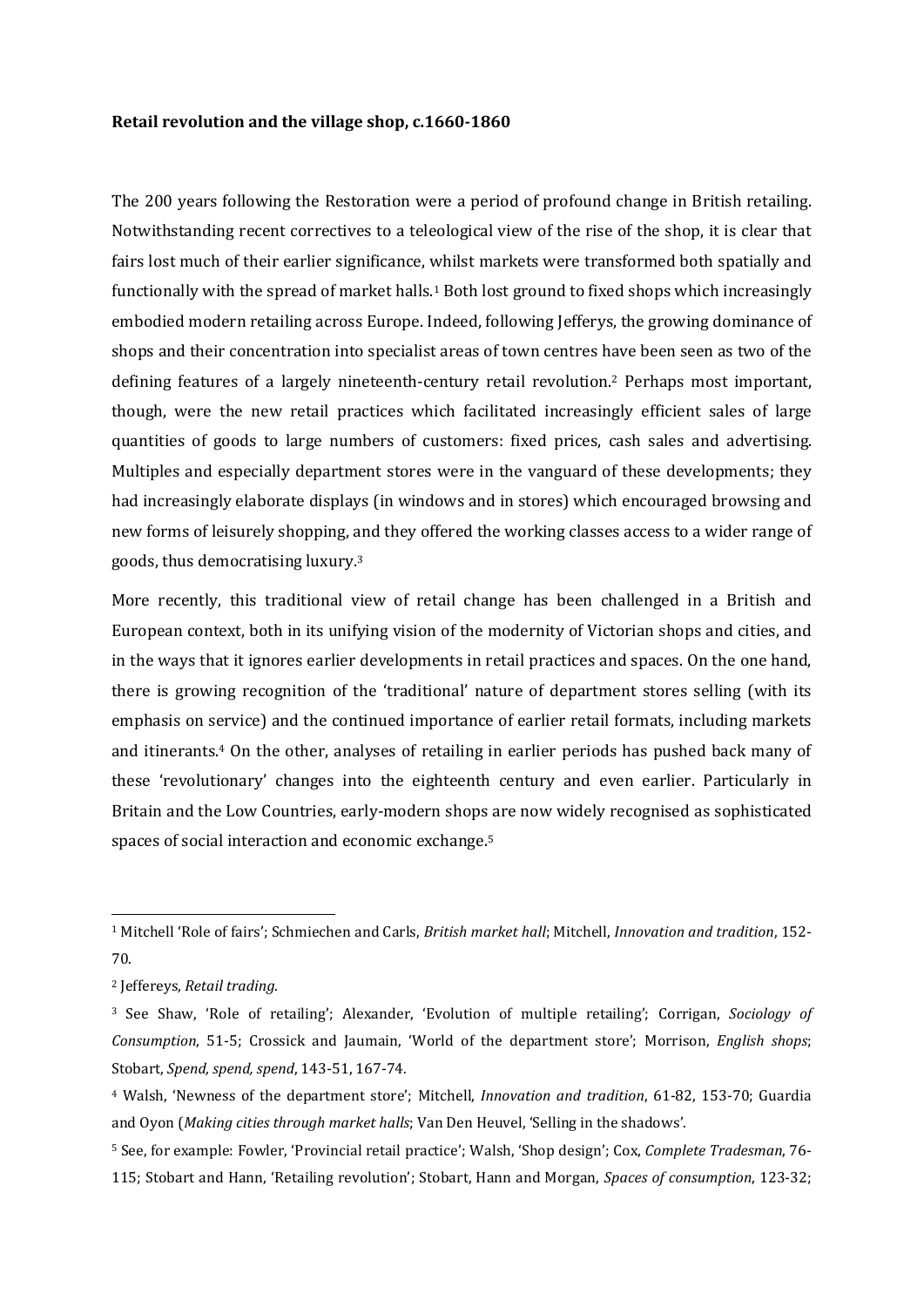Retail transformation is thus seen as contingent and fragmented, rather than a unifying process of modernisation. Yet it remains an essentially urban phenomenon, the focus of debate being firmly on towns and cities. Village shops remain the Cinderella: studied little and assumed to be dowdy and workaday spaces which altered little over the centuries. <sup>6</sup> In the mainstream historiography on retailing, village shops have occupied a place seemingly beyond the reach of the powerful forces that were transforming shops and streets across provincial England in the eighteenth and nineteenth centuries. For rural and agricultural historians, the village shop has only occasionally come into sharp focus, despite widespread interest in rural demand, the changing living standards of agricultural labourers and, more recently, the material lives of the rural poor.<sup>7</sup> This relative neglect is all the more surprising, because, for contemporaries, village shops were important places, successively lambasted for cynically exploiting the rural poor and lauded as icons of a vanishing way of life as urban practices marched across the countryside in the late nineteenth century.<sup>8</sup>

The established orthodoxy for England suggests that, although the origin of the village shop lay in earlier periods, numbers only grew significantly in the Victorian era. <sup>9</sup> Crompton argues that this was a result of greater demand prompted by growing agricultural output and prosperity in the early nineteenth century, but it also reflected the increasing orientation of rural workers towards the market provision of goods and services – a core element of de Vries' industrious revolution.<sup>10</sup> On the supply side, Winstanley has argued that the expansion of the railways and the national postal service also encouraged retail growth in the countryside.<sup>11</sup> Such arguments

Van Aert and Van Damme, 'Retail dynamics'; Blondé and Van Damme, 'Retail growth'; Furnee and Lesger, *Landscapes of consumption*.

<sup>6</sup> A rare exception is Mui and Mui, *Shops and shopkeeping*, 148-59; but their focus is more on the household economy than the shop. Stobart 'Village shop' offers an overview for the late seventeenth and early eighteenth century; for the nineteenth century see Bailey, 'Consumption and status', 'Squire, shopkeeper and staple food' and 'The village shop'.

<sup>7</sup> Weatherill, *Consumer Behaviour*; De Vries, *Industrious Revolution*; Howkins, 'The English Farm Labourer'; King, 'Pauper inventories'; Green, 'Heartless and unhomely'. For a synopsis of the standard of living debate see Burchardt, *Paradise Lost*.

<sup>8</sup> Criticism was fiercest during periods of rising rural poverty, most notably the late eighteenth and early nineteenth centuries, see *Reports of the Society for Bettering the Condition*, 16-18; Cobbett, *Rural Rides*, 500; Anon, 'House Of Lords'. For discussion of the changing attitudes to rural shops, see: Cox and Dannehl, *Perceptions of retailing*, 36-45; Bailey, 'The village shop', chapters 3 and 5.

<sup>9</sup> Chartres, 'Country tradesmen', 300.

<sup>10</sup> Crompton, 'Rural service occupations'; de Vries, *Industrious Revolution*, 122-68.

<sup>11</sup> Winstanley, *Shopkeeper's world*, 202.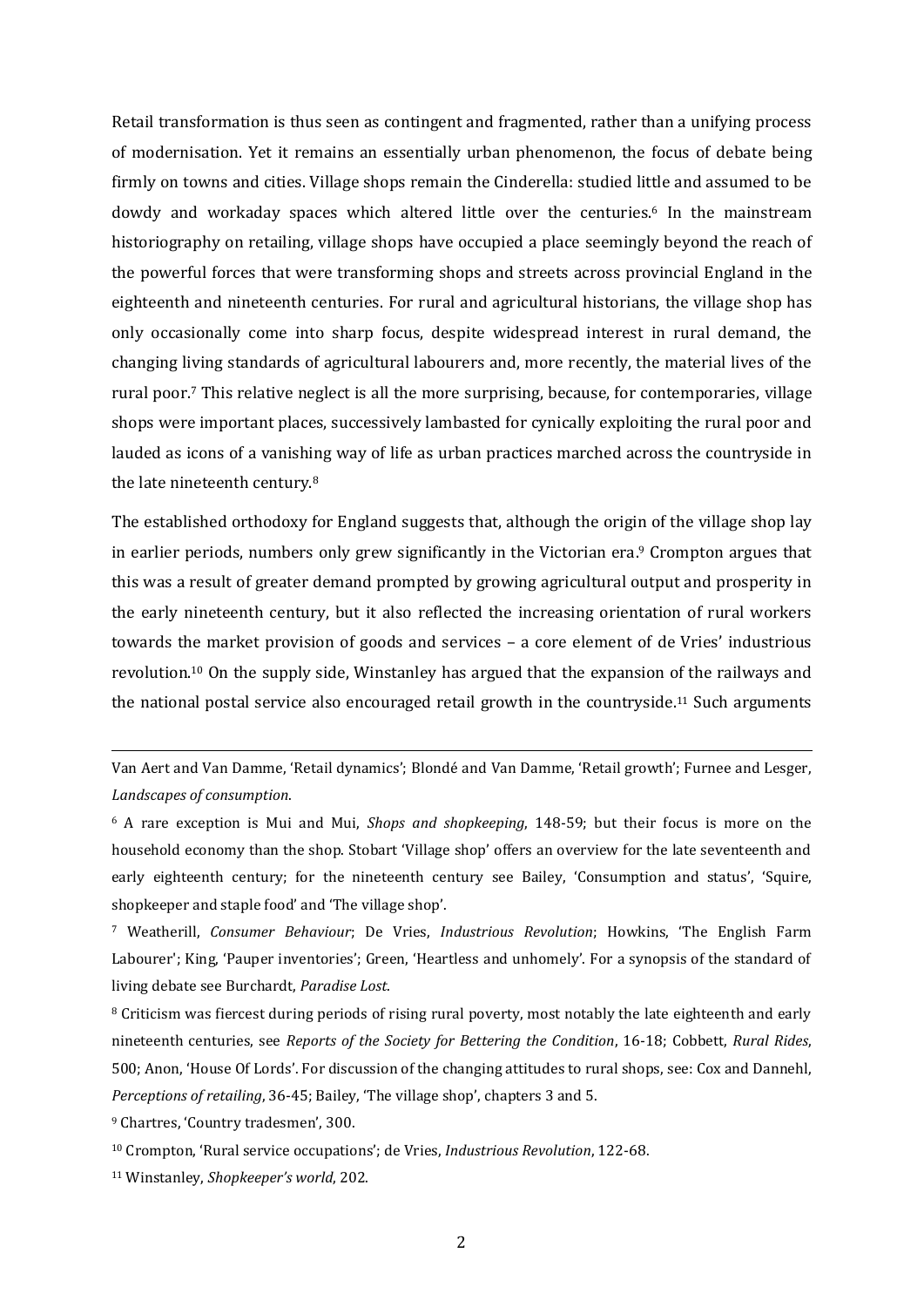echo the findings of European studies, notably that of Van Den Heuvel and Ogilvie, who demonstrate the widespread distribution, but also the unevenness of retail provision across the Netherlands in the long eighteenth century.<sup>12</sup> They attribute spatial variations to a range of factors, including settlement size and density, local agricultural systems and the level of women's involvement in retailing. Similar factors were at play in England: Stobart argues that the distribution of craftsmen and retailers in late seventeenth- and early eighteenth-century Cheshire was linked to agricultural prosperity, the presence of rural industry and parish size; Martin notes different provision in the pastoral and arable districts in Warwickshire, and Holderness shows how enclosure and the resultant decrease in self-sufficiency was associated with a growing reliance on the market, including rural shops.<sup>13</sup>

There is, therefore, a fairly clear picture of both the changing number and distribution of rural shops in England and the causes which lay behind them. Yet, despite Chartres echoing the argument in Van Den Heuvel and Ogilivie's analysis of the Netherlands and asserting that the growing number of shops was 'the aspect of the 'revolution' most striking in the rural districts',<sup>14</sup> numbers are by no means the only things that define retail revolution. This is apparent from studies of retail change in towns, which – as we have already seen – emphasise changes in practices and efficiency rather than sheer numbers. Building on this, we argue that a similar perspective is required on village shops. Accordingly, this paper seeks to offer a better understanding of their character and their selling practices over the longue durée. Was the growth in numbers recorded in regional studies accompanied by a shift in the character and practices of village shopkeepers, or were they marked by the kind of 'long and profound continuities' in retailing noted by Cox and Dannehl?<sup>15</sup>

Whilst lengthy definitional discussion would be tedious and unproductive, it is useful to lay out some basic parameters. We are concerned here with shops in all rural settlements, from the smallest hamlets to substantial villages. The latter sometimes had populations similar to those of small towns, but are distinguished by their lack of a market, which in contemporary gazetteers and directories was often the crucial defining feature of urban status.<sup>16</sup> Many village

<sup>12</sup> Van Den Heuvel and Ogilvie, 'Retail development'.

<sup>13</sup> Stobart, 'Rural craftsmen-retailers'; Stobart, 'Food retailers'; Martin, 'Village traders'; Holderness, 'Rural tradesmen'.

<sup>14</sup> Chartres, 'Country tradesmen', 303.

<sup>15</sup> Cox and Dannehl, *Perceptions of retailing*, 185.

<sup>16</sup> See, for example, Adams, *Index Villaris*; Cox, *Magna Britannia*; Kelly's *Post Office Directories.* Some places, such as Tarporley in Cheshire, occupied a liminal position, but never achieved general recognition as towns and are included as villages in the analysis.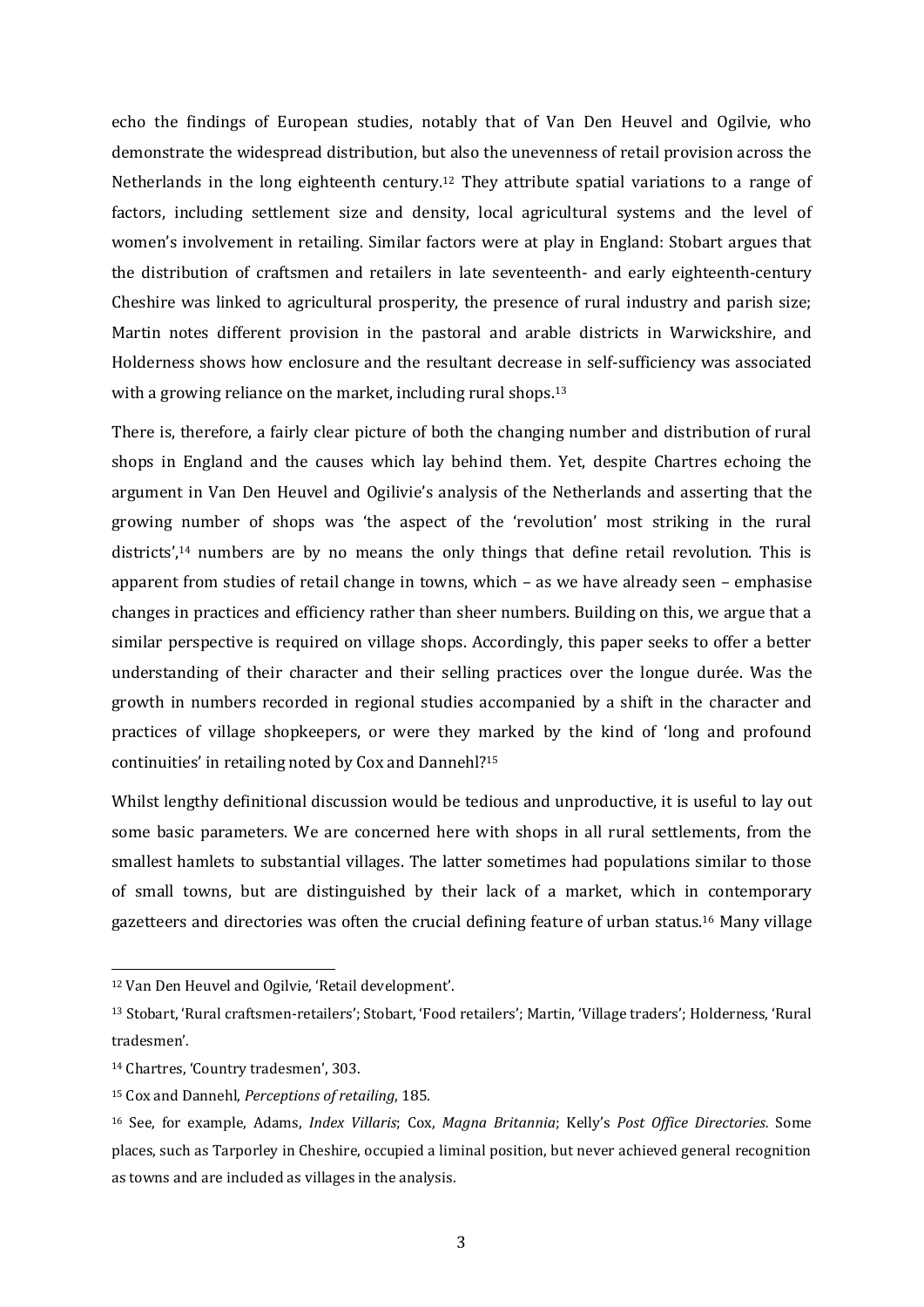shops are apparent from occupational titles, including dual occupations which were frequently recorded in trade directories, though less apparent in other sources such as probate inventories. Part-time retailers were identified by analysing a wide set of probate inventories, including those of women, for evidence of shop goods and equipment, for example, small quantities of groceries (which would generally be excluded from domestic inventories), scales and weights or even counters.<sup>17</sup> This broader trawl included a sample of six Cheshire parishes from which every extant inventory was examined for evidence of shopkeeping, a process which revealed a small number of additional retailers, but undoubtedly missed those who were most marginal – the same group that are undoubtedly omitted from the trade directories used for the later period of our study. This means that the sample of rural shopkeepers examined here probably over-represents the more substantial, though sometimes still very modest, village shop. Nonetheless, we have a large and wide ranging data-set through which to explore the changing character of rural shopkeeping.

Working with this sample, our aim is to assess the extent to which rural shops were part of a wider 'retail revolution' in the period c.1660-1860. In contrast to the approach of previous studies, we take a more qualitative perspective. Taking our lead from the key features of 'modern' shops identified in the literature,<sup>18</sup> we begin by examining the changing nature of the village shop in terms of its stock, degree of specialisation and scale of operation. To what extent do we see the kinds of changes that 'revolutionised' urban shops; what was the timing of any transformation, and how did these reflect and impact on the degree of competition felt by rural tradesmen? Building on this, we examine the trading practices of rural shopkeepers in terms of credit provision, prices and profit margins, and marketing. How far did these 'modern' practices penetrate rural retailing: were they part of broader changes or did they remain wedded to traditional modes of operation? In addressing these questions, we challenge established readings of the village shop as marginal to change, arguing that it was an important agent of broader processes of retail and consumer transformation.

I

In viewing village shops as general stores, stocking a little of everything but essentially serving the basic needs of their local population, luxuries are generally seen as lying beyond their

<sup>17</sup> Cox and Cox, 'Probate, 1500-1800'.

<sup>18</sup> Jefferys, *Retail trading*; Corrigan, *Sociology of consumption*, 51-5; Stobart and Hann, 'Retail revolution'; Blondé and Van Damme, 'Retail growth', Furnee and Lesger, *Landscape of consumption*.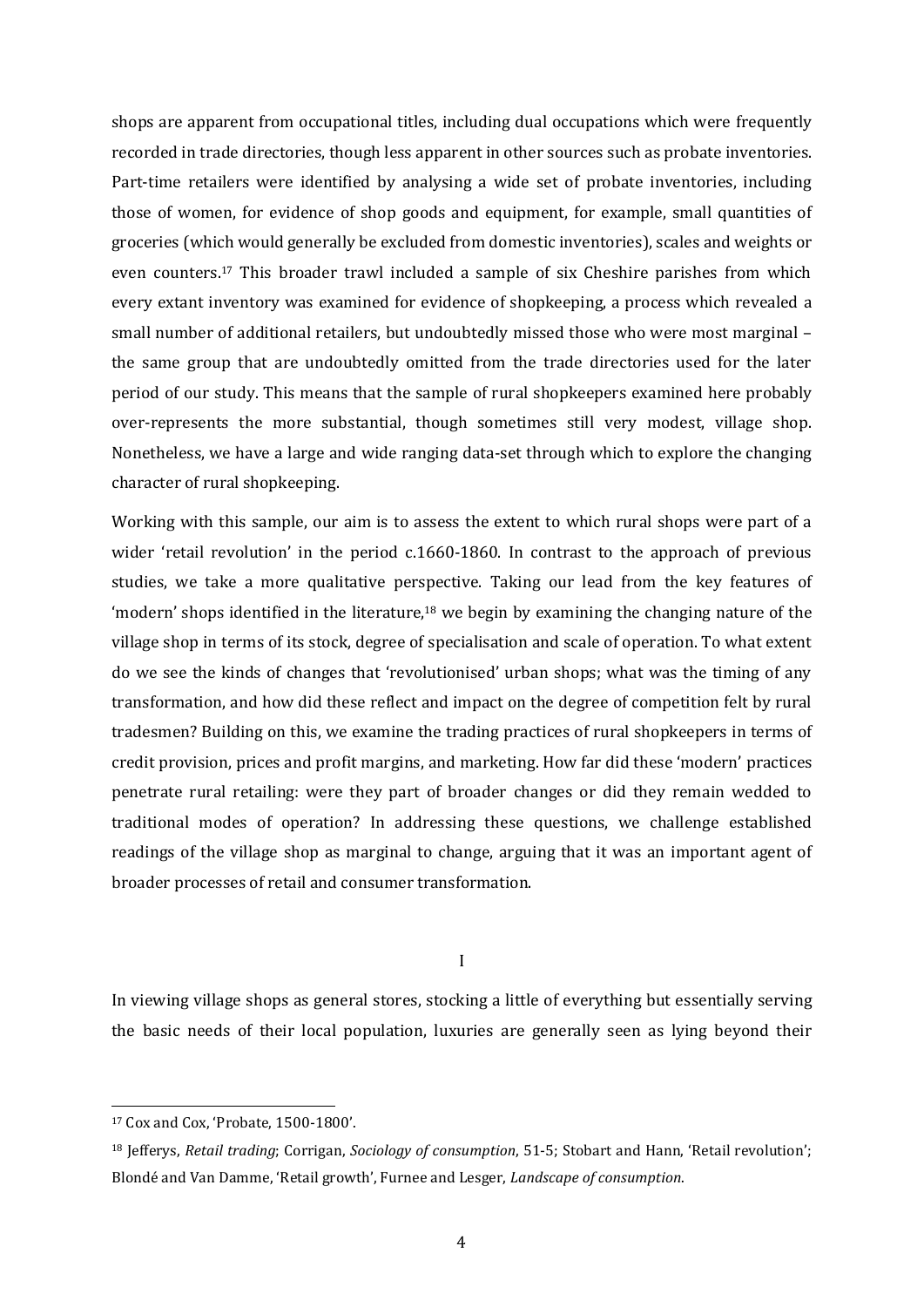remit.<sup>19</sup> Partly arising from this, an established critique, dating back to the  $15<sup>th</sup>$  century and probably earlier, portrays the stock as old and old fashioned. In *Piers Plowman*, for example, an account of the deceits perpetrated by drapers includes the lines: 'But for the grace of guile in grading of my goods / They had been unsold these seven years, so help me God.'<sup>20</sup> Testing these stereotypes is no easy matter. There were undoubtedly old items amongst the stock of many shopkeepers, including the parcel of 'unfashionable' buttons noted by the appraisers of William Bastard of Madron in Cornwall (d.1720) or the 'old fashioned' laces found in the shop of William Patridge of Elham in Kent (d.1681),<sup>21</sup> but these were isolated instances amongst the dozens of lines stocked by these two retailers. Indeed, what is far more evident from such inventories is the variety of goods available in many village shops (Table 1). The mainstays were groceries (most notably sugar) and haberdashery (especially thread and ribbons), but the majority also stocked textiles and a variety of hardwares.

This mix of shop wares remained remarkably constant from the 1660s to the 1750s, as did the number of different lines stocked by village retailers. It also characterised the stock of tradesmen with nominally different specialisms, the occupational title giving a veneer of specialisation that belied broad similarities. Some shops held a greater quantity and variety of goods, but the basic sets of merchandise were fairly consistent, even where the amount of stock was very modest. Ralph Edge, an ironmonger from Tarporley in Cheshire (d. 1683), had stock worth £248 7s 9½d including fifteen types of cloth; haberdashery, woollen caps, gloves and stockings; thimbles, pin cushions, tobacco boxes, ink horns, manacles and spectacles; ironware including pins, knives, knitting needles and curtain rings; primers, psalters, testaments and bibles; shot, candles and soap, turpentine and oil; dried fruit, seed and spices; tobacco and tobacco pipes. In contrast, Ralph Hulme (d.1684) had just £3 10s 6d of goods in his Woodford shop.<sup>22</sup> Yet both were operating essentially as general stores for their local communities - a practice that was also true of many substantial shops in provincial towns. <sup>23</sup> This generalist approach might be seen as indicative of an underdeveloped retail system or an inferior class of retailer, but a mix of products had the obvious advantage of maximising the potential for custom. Moreover, it did not preclude variety and choice within particular lines. For example, John Robins (d.1709) offered his customers white sugar, brown sugar and sugar candy, plus

<sup>19</sup> Holderness, 'Rural tradesmen', 78; Winstanley, *Shopkeeper's world*, 202.

<sup>20</sup> Coghill, *Piers Plowman*, 40.

<sup>&</sup>lt;sup>21</sup> Cornwall Record Office (CRO), William Bastard (1720); Kent History and Library centre (KHLC), 11/45/227, William Partridge (1681).

<sup>22</sup> Cheshire Archives and Local Studies (CALS), WS 1683, Ralph Edge; WS 1684, Ralph Hulme.

<sup>23</sup> See Fowler, 'Provincial retail practice'; Stobart and Hann, 'Retail revolution'.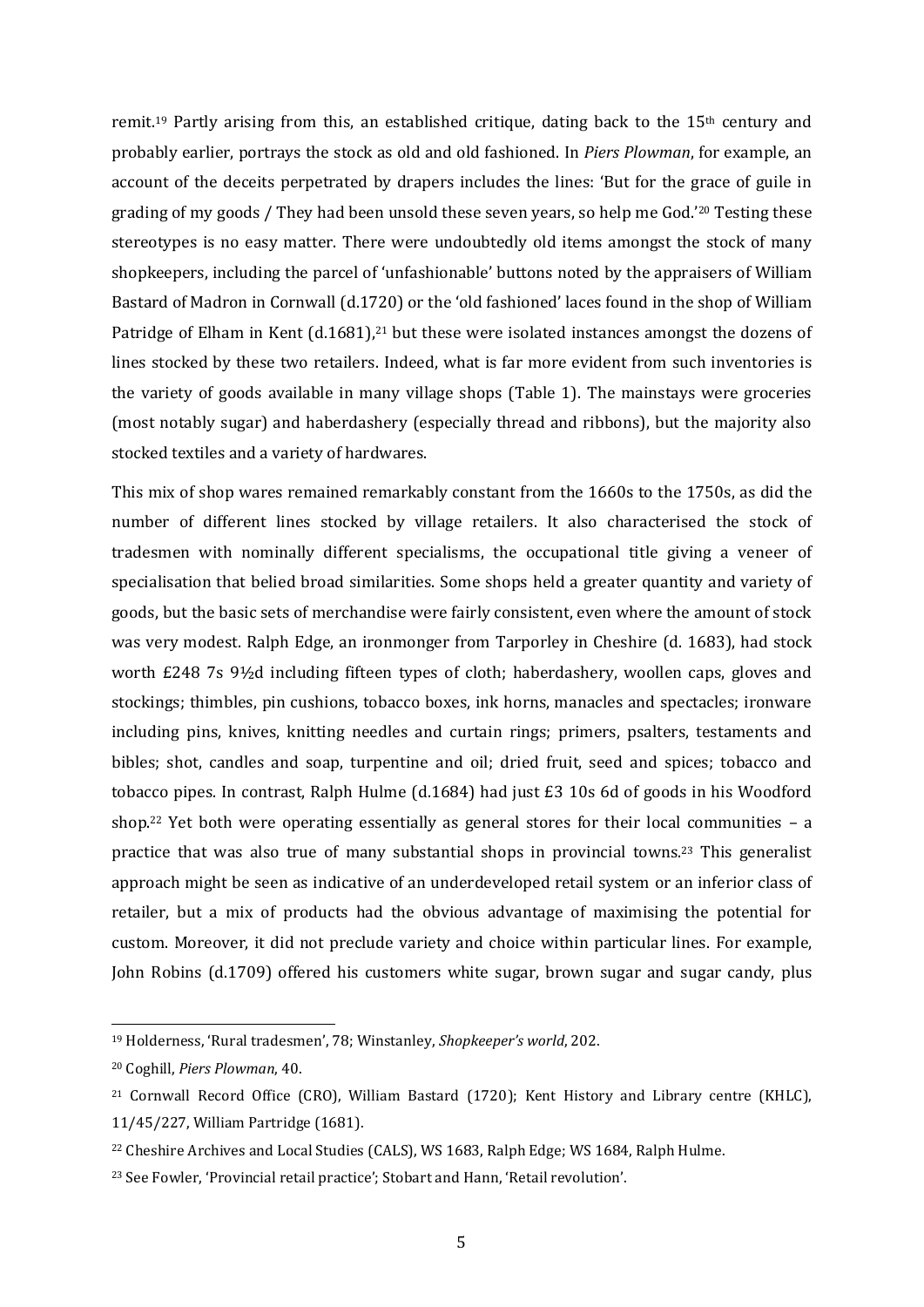common raisins and raisins of the sun; Ralph Edge's stock included five different types of cap, four sorts of pepper, and four grades of tobacco, and Richard Smith (d.1716), a mercer from Bunbury in Cheshire, stocked twenty different types of fabric, including eleven types of woollens, four of linens and a variety of mixed fabrics. 24

# [Table 1 here]

Three things are significant here. First, many of these goods came from across the world. Far from being isolated, rural consumers in the early decades of the eighteenth century were directly linked into global systems of supply. Second, and closely linked to this, village shops went far beyond supplying simply the basic and everyday needs of rural dwellers. If they were 'department stores in miniature', as Winstanley suggests, then this ran to their ability to supply small luxuries as well as necessities.<sup>25</sup> Third, these were clearly the goods in demand from villagers up and down the country, suggesting that village shopkeepers were attuned to their customers and would stock new lines when demand was sufficient. At the very least, then, village shops facilitated access to an expanding world of goods, rather than simply servicing day-to-day needs and were thus instrumental in shifting patterns of rural consumption. These may have changed more slowly than in towns, but they were far from stagnant, even amongst the very poorest.<sup>26</sup>

Village shops sold novel items, including imported textiles and the so-called new groceries. We thus see Ralph Edge stocking printed paragons and calicos in the late seventeenth century, a time when such goods were still novelties in the English home. By the 1720s, tea and coffee were being sold in a number of village shops (see Table 1), including those of Nathaniel Jorden (d.1720) in Kent and James Hollis (d.1723) in Northamptonshire. A generation later, these new groceries were central to the stock of Ann Gomm's shop in Shipton-under-Wychwood and were being joined on the shelves of certain village shops by patent medicines; Thomas Wright (d.1756), for example, sold Daffy's Elixir from his shop in Burton Latimer, Northamptonshire. 27 Recent research has cast some doubt on Shammas's earlier argument for the importance of these goods in underpinning the viability of country shops and promoting a growth in rural retailing.<sup>28</sup> Nonetheless, it is apparent that at least some of the burgeoning demand for these things was met by local suppliers. In the 1770s, Samuel Finney noted not only that the

<sup>24</sup> CRO, John Robins (1709); CALS, WS 1683, Ralph Edge; WS 1716, Richard Smith.

<sup>25</sup> Winstanley, *Shopkeeper's world*, 202.

<sup>26</sup> See King 'Pauper inventories'; Harley, 'Material lives'.

<sup>27</sup> KHLC, 11/75/92, Nathaniel Jorden (1720); Northamptonshire Record Office (NRO), 1723, James Hollis; Oxford Record Office (ORO), OA/B/118; NRO,1756, Thomas Wright.

<sup>28</sup> Shammas, *Pre-industrial consumer*, 259. For a critique, see Stobart, *Sugar and Spice*, 41-64.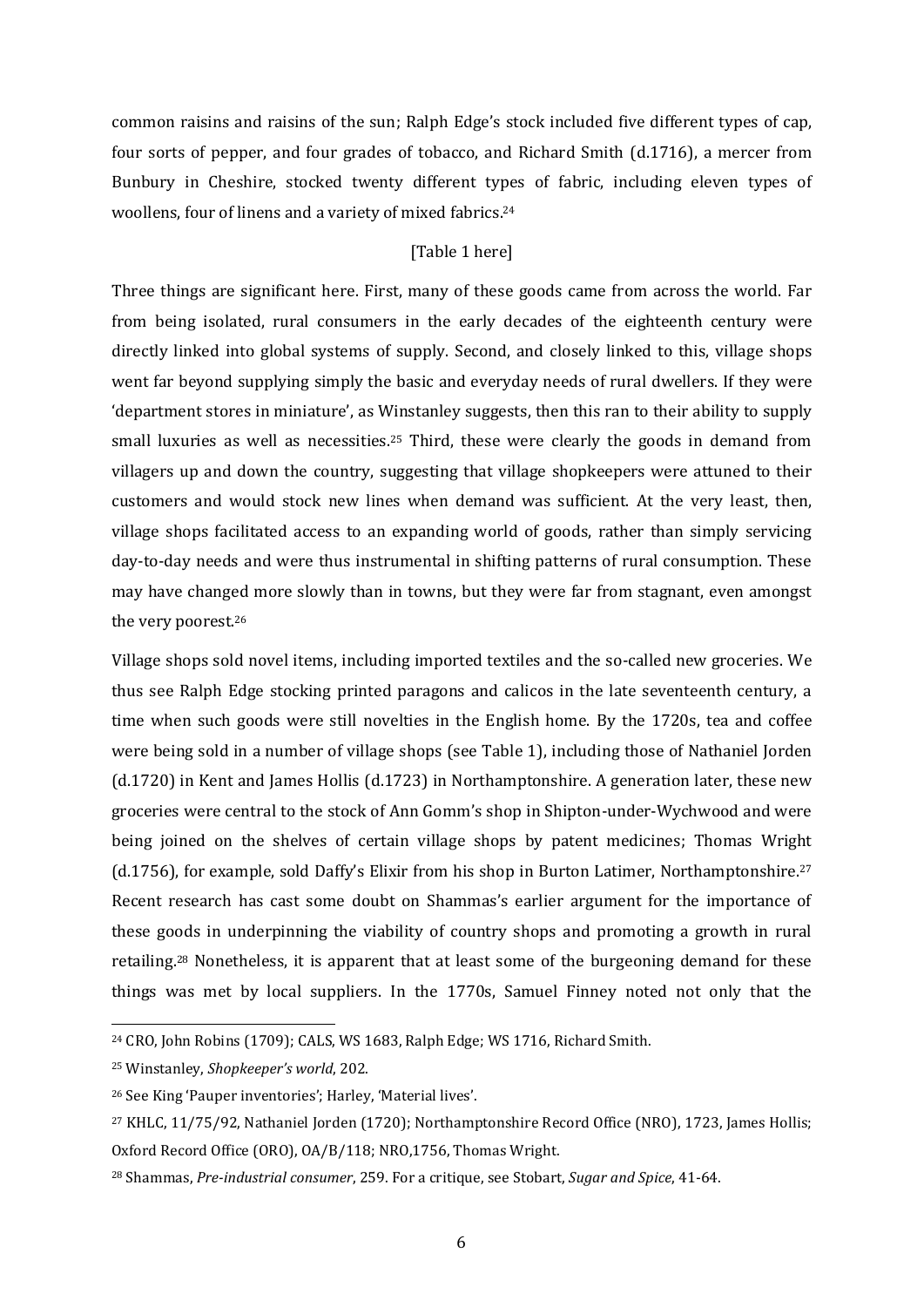increasingly prosperous and market-oriented industrial workers of rural north-east Cheshire looked to spend their wages on a range of novel consumer goods – tea, printed cottons, silk waistcoats and laced caps - but also that they acquired these within their neighbourhoods.<sup>29</sup>

In the early to mid nineteenth century, rural shops retained their role as a multifarious general shop or *omnium gatherum.* Analysis of the ledgers of three village shops shows a diversity of merchandise, similar to that seen in inventories one hundred years earlier and reveals that wide-ranging stock still defied seemingly unambiguous occupational titles. Between them they carried 243 different types of stock or service, the core business being complemented by a wide array of others goods, from bread to books and from tea to tableware.<sup>30</sup> George Hooper in Windrush, Gloucestershire, was identified as a baker, but he also sold meat, cheese, eggs, groceries, candles and soap, and the shop became a grocery and drapery when run by his daughters in the 1870s and 1880s; Rebecca Course of Tingewick in Buckinghamshire was also identified as a baker, yet stocked groceries, fruit and vegetables, drapery and haberdashery, clothing and shoes, household cleaning products, brushes and brooms, tableware, and gunpowder and shot; and Charles Small, a grocer and butcher from Great Chart in Kent, sold a similar array of goods in addition to a wide range of meat. This suggests that rural shopkeepers were still intent on catering for as many of the everyday needs of their customers as possible, despite what their occupational titles might suggest. Course was a 'baker' just as Edge was an 'ironmonger' – their title identified a core stock and expertise around which many other goods were assembled and sold. That said, offering such a wide variety of goods carried some risk, the slow movement of certain goods and the accumulation of dead stock over time remained a problem for shopkeepers as they attempted to ensure readiness for any request.<sup>31</sup> The potential for this is apparent in George Hooper's ledgers. These show that the ten most frequently purchased items made up 96 per cent of all the purchases made by his regular customers. Clearly, his other forty or so lines were bought less frequently, tying up capital in slow-moving stock. 32

-

<sup>31</sup> For example see Burne, *Parson and peasant*, 143.

<sup>32</sup> GA, D1522/2/6-7. A regular customer is defined as one for whom a full year of custom can be identified within the period covered by the ledgers (1848-54). 69 regular customers were identified from a total of

<sup>29</sup> See Ashton, *Economic History of England*, 214-16.

<sup>30</sup> Gloucestershire Archives (GA), D1522/2/6-7, credit ledgers of George Hooper of Windrush, Gloucestershire, 1848-54; Centre for Buckinghamshire Studies (CBS), Q/DA/96/3, credit ledger of Rebecca Course of Tingewick, Buckinghamshire, 1838-40; Kent History and Library Centre (KHLC), Q/CI/296/10-13, credit ledgers of Charles Small of Great Chart, Kent, 1834-42. The figure of 243 is a minimum as it only relates to credit sales; various entries merely state 'goods' or 'drapery goods' and a small number of items were indecipherable.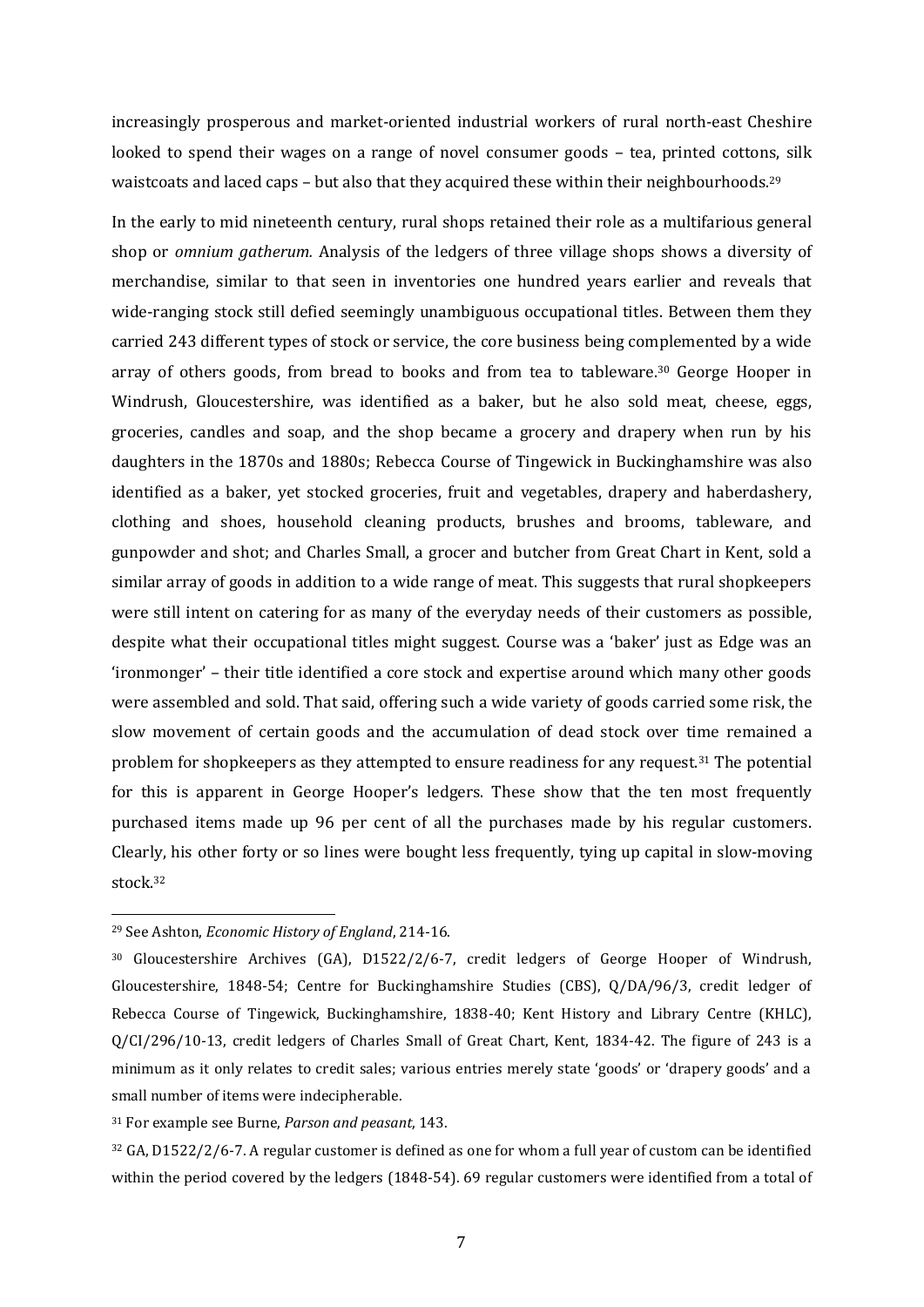Despite such problems and a high degree of continuity in terms of shop goods, these early-Victorian retailers sold a variety of products that were not listed in the stock inventories of village shops 100 years earlier. Amongst these were the bird seed, cups and saucers, matches, and unspecified 'pills' sold by Charles Small, and the aprons, bonnets, sand paper and sugar plums in Rebecca Course's shop. By the 1860s, 1870s and 1880s, we find tinned fish and meats; branded biscuits, matches and candles; powdered eggs, and many other new lines amongst the stock of the village stores in Sonning, Berkshire and the Windrush shop run by Elizabeth and Ann, George Hooper's daughters. <sup>33</sup> These were scarcely luxuries, but they show how village shops were instrumental in bringing urban products into the countryside, helping to supply and perhaps stimulate new demands. In this sense, they were part of a broader 'consumer revolution' in the countryside.

Not everything changed, of course: one of James Hollis' customers, transported forward in time to Rebecca Course's shop would have found much that was familiar in the goods on offer. They would also have recognised and understood the range of other services offered by midnineteenth century village shops. Charles Small's ledger, for example, records payments for killing livestock belonging to his customers (to be expected of a butcher), and also mending baskets and mangling clothes. It is quite possible that these activities were undertaken by other members of his household, but this kind of diversification reveals a thorough and wide-ranging engagement with the local community of the kind seen with William Wood in late eighteenthcentury Cheshire. <sup>34</sup> It also underlines the continued importance of by-employments to the oeconomy of rural households. Dual or multiple occupations/incomes were, according to Wrigley, a characteristic feature of the rural economy.<sup>35</sup> His attention was centred on production and the growing body of rural labour that was focused, at least for part of the time, on craft or workshop production. Such activities link to ideas of proto-industrialisation, but also to de Vries' industrious revolution, wherein households broadened their engagement with the market and funded their desire for more consumer goods through this greater commercial activity.<sup>36</sup> Multiple occupations also characterised the rural retail sector, although not to the

<sup>156;</sup> they made 6676 purchases between them, 6439 relating to loaves, flour, bacon, cheese, baking of loaves, cakes, bran, salt, dough and lard (96 per cent).

<sup>33</sup> KHLC, Q/CI/296/10-13; Museum of English Rural Life (MERL): D86/7, Account book of 'village stores' in Sonning, Berkshire, 1863-75; CBS, Q/DA/96/3; GA, D1522/2/8, Credit ledger of Elizabeth Hooper, 1882-86.

<sup>34</sup> Wood's varied business is discussed in: Mui and Mui, *Shops and shopkeeping*, 211-16; Cox, *Complete Tradesman*, passim; Stobart, *Sugar and spice*, 154-7.

<sup>35</sup> Wrigley, 'Urban growth'.

<sup>36</sup> De Vries, *Industrious Revolution*, esp. 9-20.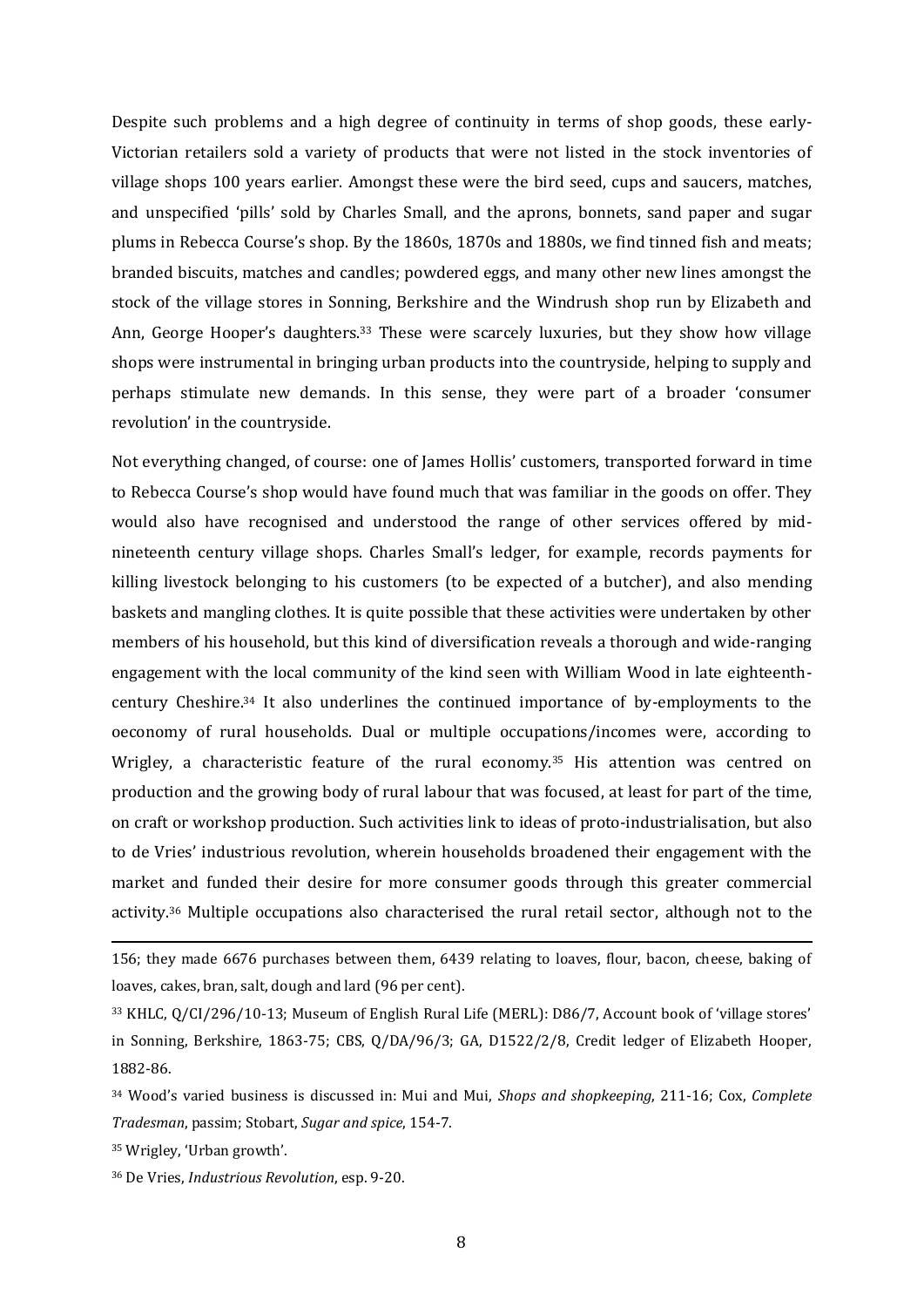extent that was seen in rural crafts. Anecdotally, we can see this in the lives of men like Thomas Turner, who was a schoolmaster, undertaker, tax-gatherer, churchwarden and overseer of the poor as well as running his shop in the Sussex village of East Hoathly. Rather more prosaically, perhaps, William Wood ran an alehouse alongside his shop in Didsbury; he also owned enough land to make it worthwhile engaging others to do some of the tilling and harvesting – often as a way of dispersing some of their debts with him. <sup>37</sup> This practice is revealing in that it suggests that his indoor activities were more important; they are what occupied his time.

This impression of shopkeepers focusing on their retail business comes through in probate evidence as well. Seventeenth-century Kent was characterised by a number of yeomanshopkeepers, men like Nicholas Pay of Minster (d.1681), whose inventory listed four horses, three cows, six hogs, seven wagons and carts, and a total of 32 acres of land sown with wheat, peas, barley and beans in addition to his shop goods.<sup>38</sup> From a total inventoried wealth of £279 3s 11d, his farming activities accounted for £122 17s (44 percent) and his shop goods £64 19s 4d (23 percent). Yet Pay was unusual both in the scale of his farming activities and the extent to which these dominated his inventory. In Cheshire, around one-fifth of the shopkeepers had no livestock or husbandry ware when they died and most owned just a very small number of cows or a few chickens and pigs, together with corn and hay to feed them (Table 2). When we exclude butchers, engagement with agriculture decreases markedly, a single cow being the most that many shopkeepers had listed in their inventories. The sample size here is very small and we must therefore treat any conclusions with caution, but this relatively low level of ownership stood in stark contrast with craftsmen, many of whom had substantial holdings of livestock.<sup>39</sup> This suggests that shopkeepers, narrowly defined, were much less engaged in the agricultural economy than many of their neighbours, even those whose principal occupation lay outside farming. This suggests a rather different relationship within the rural community – one that involved the provision of non-local produce and links to urban suppliers and enhanced the potential of the village shop as an agent of consumer change. 40

# [Table 2 here]

Tracing these patterns forward into the nineteenth century is difficult, especially given the changing nature of the sources available. Trade directories can highlight the varied nature of an individual's business, or perhaps more correctly the household economy, by listing people under more than one heading and/or itemising several trades for a given individual. The extent

<sup>37</sup> Vaisey, *Thomas Turner*; Mui and Mui, *Shops and shopkeeping*, 211-16.

<sup>38</sup> KHLC, 18/7/1681, Nicholas Pay (1681).

<sup>39</sup> Stobart, 'Craftsmen-retailers'.

<sup>40</sup> See Stobart, 'Village shop'.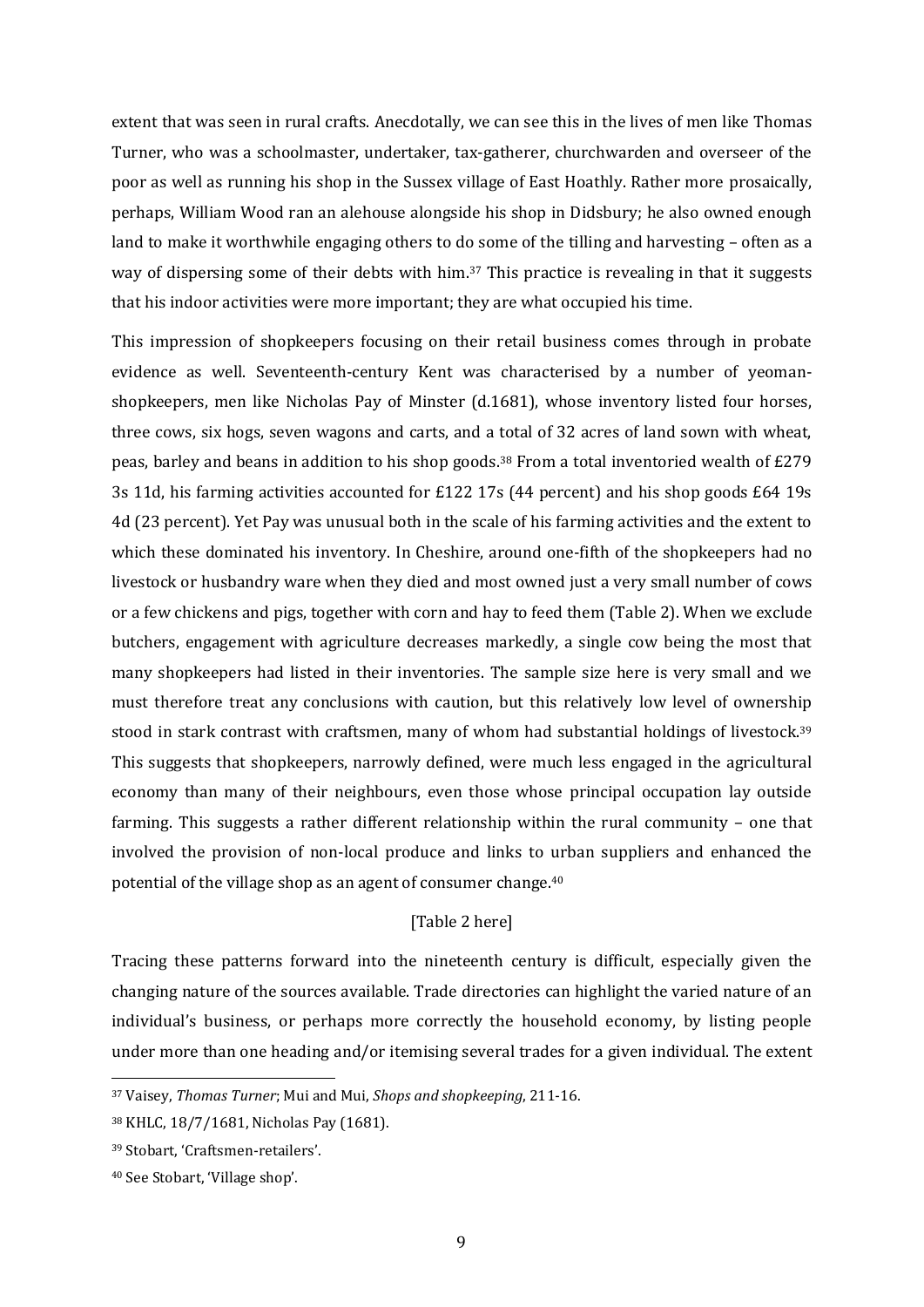to which multiple income streams remained important to rural shopkeepers is quite striking: about one in seven villages in mid-nineteenth-century Gloucestershire, Kent and Buckinghamshire contained individuals listed as farmer-retailers (Table 3). This suggests that shopkeepers' involvement in agriculture was still a feature of rural communities well into the nineteenth century – one sufficiently important for some to advertise the fact in trade directories. That said, only a very small proportion of shopkeepers were listed in this way: just 4 percent across the three counties, and almost half the total being accounted for by butcherfarmers. Although some undoubtedly kept a small amount of livestock without listing themselves as farmers, this underlines the position of village shopkeepers (other than butchers) as somewhat removed from direct involvement in the agricultural economy. Indeed, the incompatibility of the two activities – one requiring presence indoors and the other outdoors – means that it probably made practical sense only if the roles were split between different household members.

## [Table 3 here]

There were, of course, many other occupations with which retailing could be combined. In early eighteenth-century Northamptonshire, James Hollis' grocery shop sold earthenware, hardware and haberdashery as well as groceries; but he also had a workshop containing leather, tools and lasts, and readymade shoes and boots. Working out precisely how such businesses ran alongside one another is impossible from inventory evidence alone, but it seems most likely that it relied on the labour of both husband and wife. It would certainly have been impossible for Hollis to have also tended his nine sheep, two hogs and fowls whilst running two businesses that had combined book debts of  $£59$  7s 4d.<sup>41</sup> 120 years later, much the same was true of Charles Small. He appears in Pigot's 1839 directory and the 1841 census as a grocer, but is also listed in the former as a butcher which, from his ledger, appears to have been his main line of business.<sup>42</sup> We cannot know for certain, but it was probably his wife, Frances, who effectively ran the shop – a practice which remained widespread amongst small shopkeepers in town and country alike.<sup>43</sup>

This was certainly the case with many rural post offices, which proliferated through the middle decades of the nineteenth century.<sup>44</sup> The creation of a national postal service required the setting up of a system of sub-post offices and at mid-century, whilst a significant number were

<sup>41</sup> NRO, James Hollis, 1723.

<sup>42</sup> Census of England: Kent: Great Chart (1841); *Pigot and Co.'s Royal National and Commercial Directory and Topography of the Counties of Kent, Surrey, Sussex* (London, 1839), 241-2.

<sup>43</sup> Barker, *Business of women*; Haggerty, 'Women, work'; H.UU., *Hints for Country Shopkeepers*, 40-43. <sup>44</sup> Bailey, 'The village shop', 102-3; Stray, *Post Offices*, 13.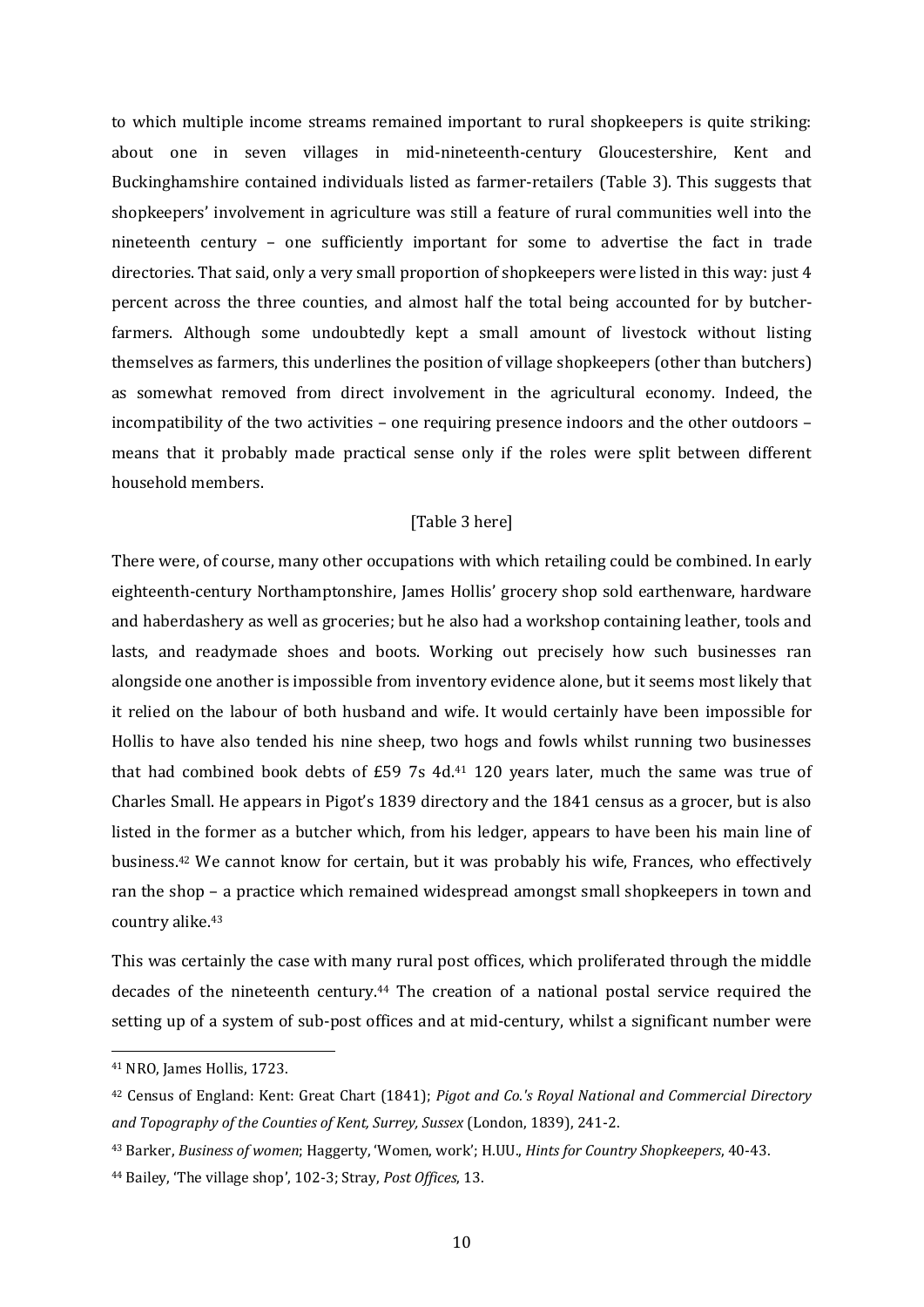run in their own right, the majority were combined with retailing or at least one other trade (Table 4). Despite the hard work that it entailed, beset by rules and regulations, offering such a service presented opportunities for some financial security arising from the regularity of trade and the flow of people to the shop. This was acknowledged by Hardy Woolley, a village shopkeeper in Moulton in Lincolnshire, who wrote two books of trade hints for country shopkeepers. He noted that: 'The amount of important business performed through these institutions, even the humblest of them, is marvellous and ever on the increase, the Post-Office makes any trade position a nucleous [sic] for business'.<sup>45</sup> This argument appears to have held particular weight in Kent, where a much greater proportion of post offices were listed in combination with shops. Again, though, some caution is needed: a link with shopkeeping was far from axiomatic, post offices being run by individuals engaged in a wide array of other occupations.

## [Table 4 here]

Those rural shopkeepers who engaged in dual or multiple occupations clearly had access to other resources which provided some financial resilience in the face of the numerous challenges which presented themselves as the century progressed. Indeed, it might be argued that it was the key to survival for part-time shopkeepers whose income from retailing would rarely support the household. This is a familiar trope from studies of back-street urban shopkeeping which was seen as having low entry thresholds in terms of skills and capital.<sup>46</sup> Both here and in a rural context, proliferation added to numbers without transforming retailing; contrary to the argument of Van Den Heuvel and Oglivie, it might even be seen as having a deadening effect on innovation and efficiency.<sup>47</sup> Yet such a view is unduly pessimistic. Douglas McCalla is explicit about the benefits of a mixed economy to rural stores in early nineteenth-century Canada and there is evidence to suggest that some part-time shopkeepers in England were innovative and enterprising.<sup>48</sup> Hardy Woolley, for example, combined his occupation as a grocer, druggist and postmaster with successful authorship, the second of his two trade guides, which were aimed at other provincial grocers, running for at least four editions.<sup>49</sup>

Diversification, then, could involve dynamism and considerable entrepreneurship. Equally, there were specialists who prospered in a rural setting. Selling only textiles, the Bunbury mercer, Richard Smith (d.1713), operated a large and successful business. His appraisers made

<sup>45</sup> Woolley, *Woolley's Trade Hints*, 39.

<sup>46</sup> Mui and Mui, *Shops and shopkeeping,* 203.

<sup>47</sup> Van Den Heuvel and Ogilive, 'Retail development'. See also Blondé and Van Damme, 'Retail growth'.

<sup>48</sup> McCalla, 'We ain't "gentlemen" merchants'.

<sup>49</sup> H.UU., *Hints for Country Shopkeepers*; Woolley, *Woolley's Trade*.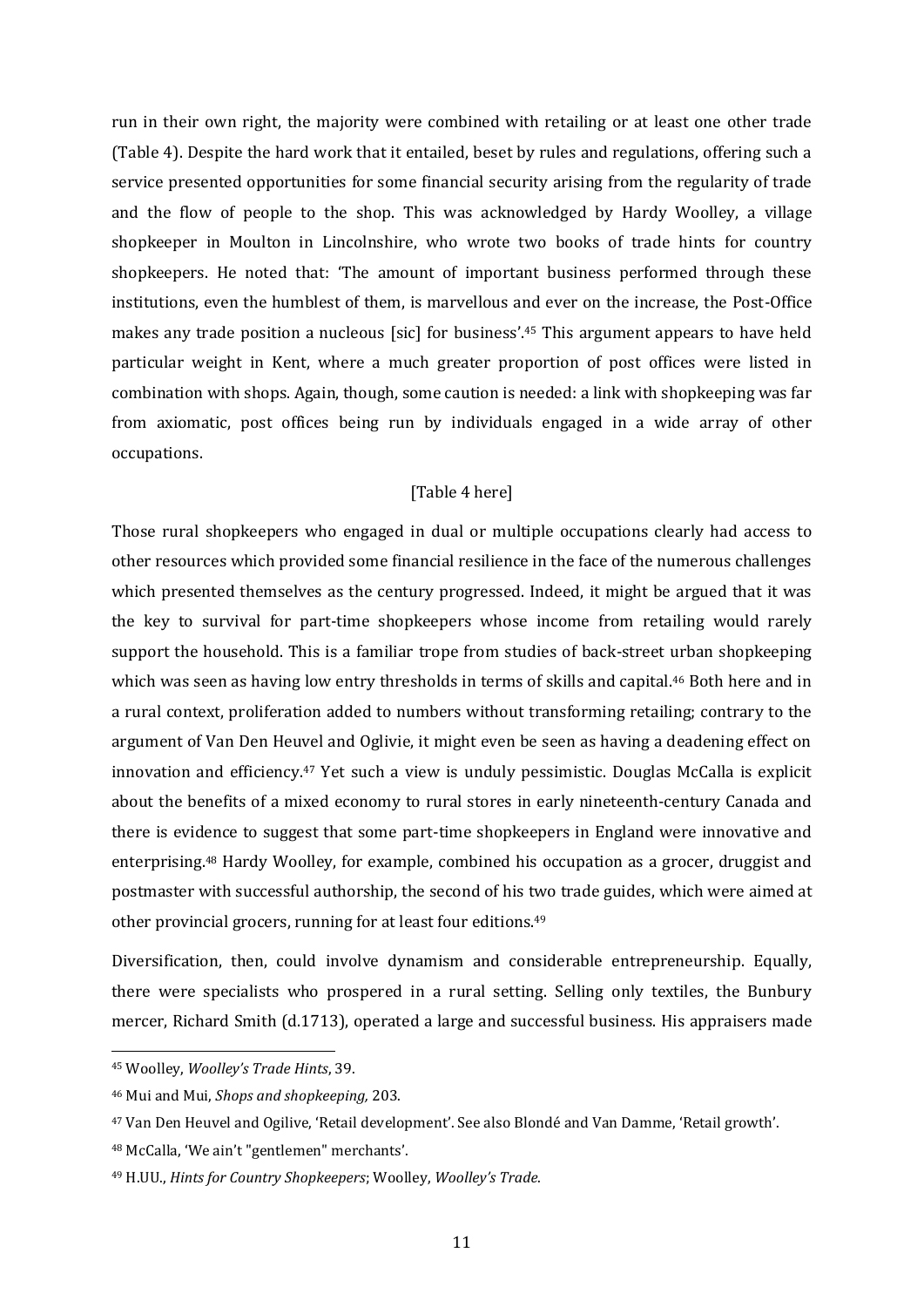a separate list of 289 debts already collected in by his widow, Jane Smith and 145 that were still outstanding. They ranged in size from the 2d collected from Edward Gregory and 2d still owing from Hannah Betterley, to £6 5s 5½d collected in three payments from Mr Low and £6 10d outstanding from Thomas Wilbraham. With over 400 customers, the business was both large and had considerable range, Smith drawing customers from his own village and many of the surrounding parishes. His reach may not have matched that of contemporary urban retailers, but nonetheless he served an area of at least 50 square miles, offering village folk easy access to a wide variety textiles and haberdashery.<sup>50</sup>

The 'reach' of village shops has rarely been considered, yet it is fundamental to many of the key questions about rural retailing during this period. The assumption that shops served only their immediate locality, in which they held a monopoly of supply, is both deep-seated and manifestly false. In early eighteenth-century Bunbury, there was at least one other shop in addition to Smith's, and a butcher is also listed in the calendar of probate records. By the late eighteenth century, the first directories indicate that several Cheshire villages were served by two or more shops. In 1783, there were at least six shopkeepers and two butchers in Tarporley; four shopkeepers and a butcher in Over; a grocer and two butchers in Tarvin and three shopkeepers in Parkgate.<sup>51</sup> These were all substantial villages, some of them (like Tarporley) at the margins of urban status, but retailers were present in a much greater number of places, as the shop tax returns make clear (Table 5). Taxable shops were found in a total of 57 places in Cheshire, of which a maximum of fourteen and probably eleven or twelve could be regarded as towns by this date. The way in which the shop tax was calculated (different rates being levied depending on the size of the shop) makes it difficult to determine the exact number of shops in any settlement, but it is likely that only the bottom category (where less than 2s was payable) comprised places with only one taxable shop. Even in these 20 villages it is quite possible that other, non-taxed shops were operating since many retailers escaped the notice of the appraisers.<sup>52</sup> More importantly, the density of coverage across much of the county was such that most villagers could access at least two taxable shops by travelling three miles or less. In such circumstances, any notion of the monopolistic village shop quickly becomes untenable.

# [Table 5 here]

Two generations later, the situation had changed little, despite a growing clamour against the exploitative village shopkeeper who was accused of entrapping poor rural labourers in a relationship of credit dependency – an anxiety fuelled by the negative rhetoric of various

<sup>50</sup> CALS, WS1713 Richard Smith.

<sup>51</sup> *Cowdroy's Directory of Cheshire*, 1789.

<sup>52</sup> Mitchell, 'Pitt's shop tax'.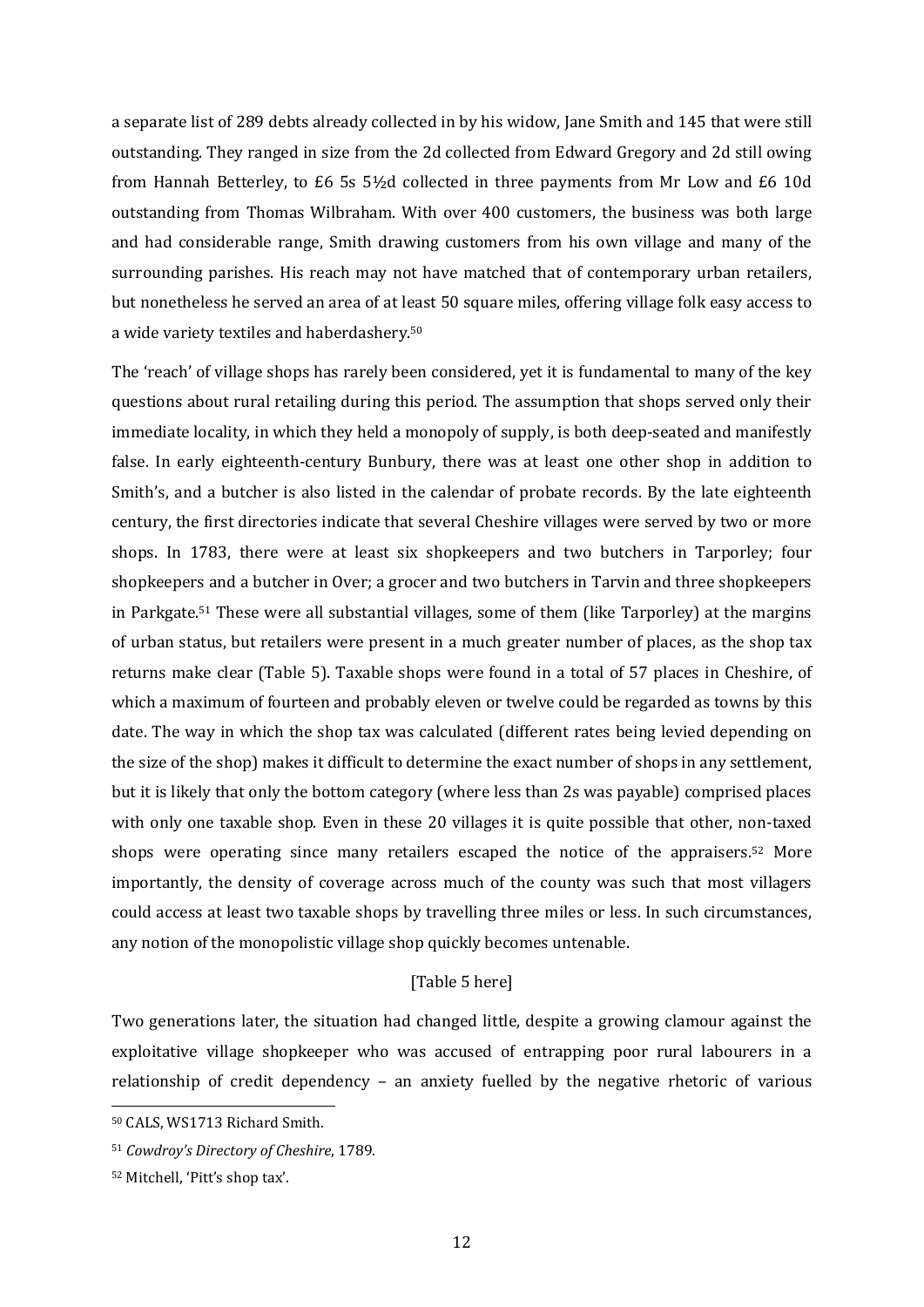newspaper articles, pamphlets and serialised novels. <sup>53</sup> Analysis of Gloucestershire, Buckinghamshire and Kent trade directories shows that there may have been a retail monopoly in around one quarter of villages, but only if this is defined as the place having either one shop or two shops with very different occupational titles (Table 6). Of course, this assumes that different retail occupations meant different arrays of shop goods, which we have already noted was often not the case. More importantly, it assumes that rural dwellers, both rich and poor, were unable to buy things anywhere other than the shops in their own village – something which is manifestly untrue. The credit ledgers of George Hooper, for example, show that he was attracting customers from the nearby village of Sherborne, which had its own baker, and from a range of other places. Indeed, nearly half of his credit customers lived outside the parish and anything up to 10 miles distant. <sup>54</sup> Like Richard Smith 120 years earlier, Hooper's market area thus overlapped with many other shops, bringing them into competition with each other. Similarly, the rural tailor, Robert Mansbridge of Basing in Hampshire, had a catchment area of over sixty square miles. <sup>55</sup> Moreover, there were itinerant traders who brought goods into the village or the possibility of making a short journey to a market town. Monopolies were thus very difficult to sustain, especially when the most enterprising rural shopkeepers actively sought customers outside their parish. For example, Samuel Budgett (1794-1851), who ended up as a successful Bristol wholesale merchant, began his retail career as an apprentice in his brother's village shop in Kingswood. He built up the business in part by travelling to neighbouring villages to take orders, bringing him into direct competition with the shopkeepers there.<sup>56</sup>

# [Table 6 here]

In summary, village shops could be substantial businesses with considerable geographical reach and with an impressive stock of everyday items – including a growing array of imported, processed and branded goods – as well as occasional luxuries. As in towns, of course, the scale of operation varied considerably. They were rarely monopolists and had to compete not just with markets, fairs, urban shops and itinerants, but also with other village shops. The logic of this is that they could not simply wait for customers to come along; rather, they had to be wooed with appropriate and attractive goods that were of good quality, well-priced and effectively marketed. Yet this flies in the face of the stereotype of the local and lazy monopolist who often

<sup>53</sup> For example, see Domino, 'Matthews', 404. For fuller discussion, see Bailey, 'The village shop', 83-7.

<sup>54</sup> GA: D1522/2/6-7. The location of 120 of the 156 credit customers has been identified, 55 (46%) being outside the parish of Windrush.

<sup>55</sup> Fowler, 'Robert Mansbridge, a rural tailor', 30.

<sup>56</sup> Arthur, *The successful merchant*, 154.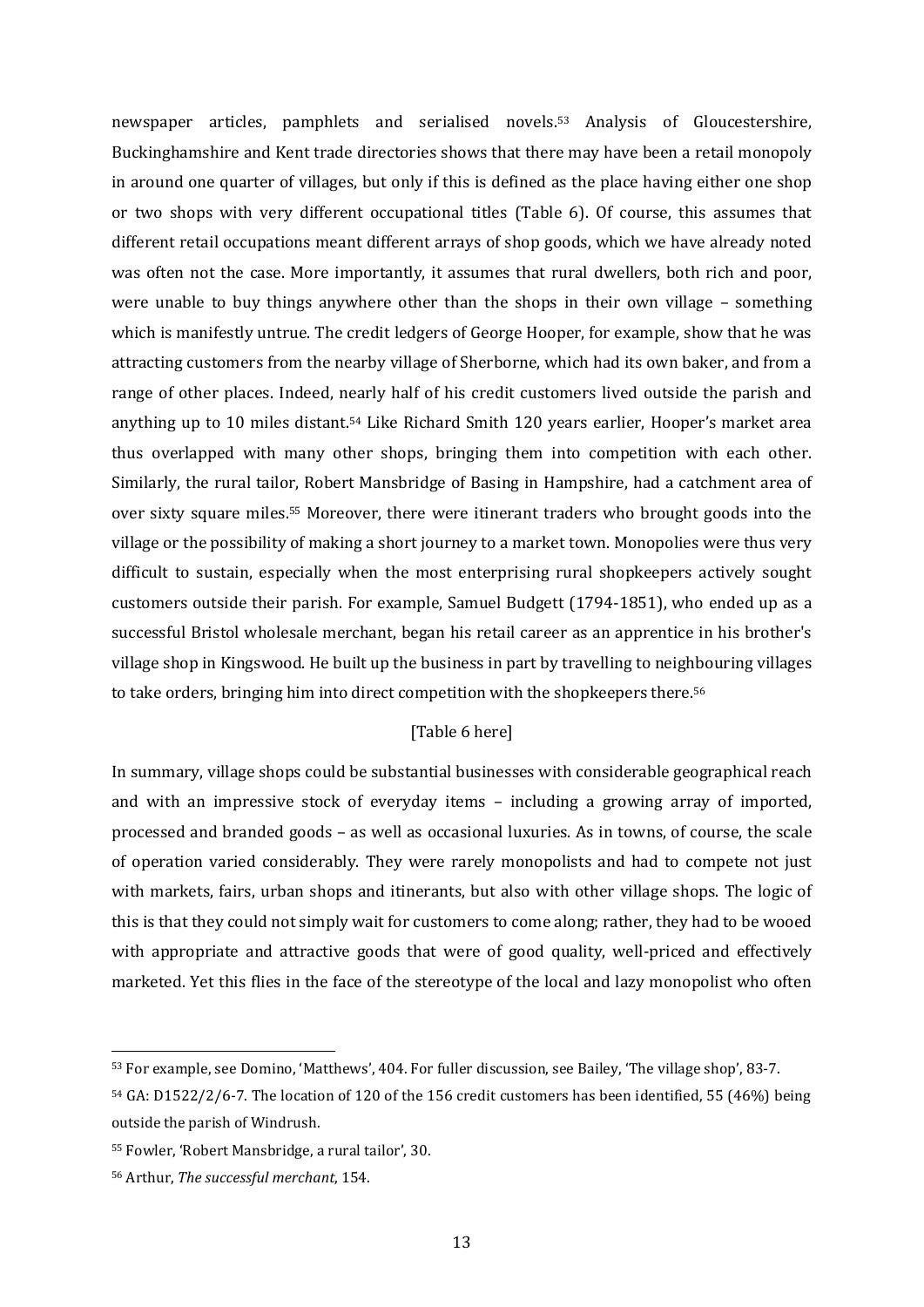exploited their customers through poor quality goods, high prices and unfair credit practices.<sup>57</sup> Which of these is true? And how does this help to tie (or not) the village shopkeeper into wider processes of retail modernisation?

#### II

Credit was central to the economy of town and country alike: it facilitated everyday transactions and helped to define a person's status and standing in society. As both Muldrew and Finn argue, it shaped ideas of honour and character; being in good credit meant having good standing in society and with one's neighbours. Judging creditworthiness thus meant assessing an individual's character and reputation, and was a social as much as an economic action, linked to family and community as well as income or solvency.<sup>58</sup> As Cox makes clear, this could be a fraught process for early-modern shopkeepers as the provision and management of credit was critical to the success of their business.<sup>59</sup> Both processes were important: judging a potential customer's standing and credit-worthiness, and calling in accounts when they needed to be settled. The Lancaster grocer, William Stout, reviewing his first year in business, clearly felt that he had got the balance wrong, lamenting that he had been 'too forward in trusting and too backward in calling, as is too frequent in young tradesmen'.<sup>60</sup> A little earlier, Roger Lowe, who kept shop in a small village in southern Lancashire, found the process of calling in debts to be irksome and time-consuming – chasing customers for payment took him away from the shop, thus limiting his opportunity to make sales.<sup>61</sup> And there were moral dilemmas to be wrestled with; Thomas Turner agonised for years about how to deal with Mr Darby, who owed him £18 18s in the final reckoning, and he hesitated at the last minute when executing an order for distraining Darby's goods. He balanced the family's worth (noting that 'no people of £200 a year go gayer than Mrs Darby and her two daughters'), the distress he would cause and his obligation to the system, writing that 'I think if I do not do it now, I am doing a piece of injustice both to myself and creditors'.<sup>62</sup>

Turner was clear that Darby's unpaid account was substantial, but appears to have been less certain of its precise value. In opening the action against him, the shopkeeper noted that: 'the

<sup>57</sup> Bailey, 'The village shop', chapter 3.

<sup>58</sup> Muldrew, *Economy of Obligation*; Finn, *Character of Credit*.

<sup>59</sup> Cox, *Complete Tradesman*, 146-62. See also Alexander, *Retailing*, 114-15; Stobart, *Sugar and Spice*, 146- 57.

<sup>60</sup> Stout, *Autobiography*, 96.

<sup>61</sup> Cox, *Complete Tradesman*, 133.

<sup>62</sup> Vaisey, *Thomas Turner*, 22 May 1758, 6 July 1762.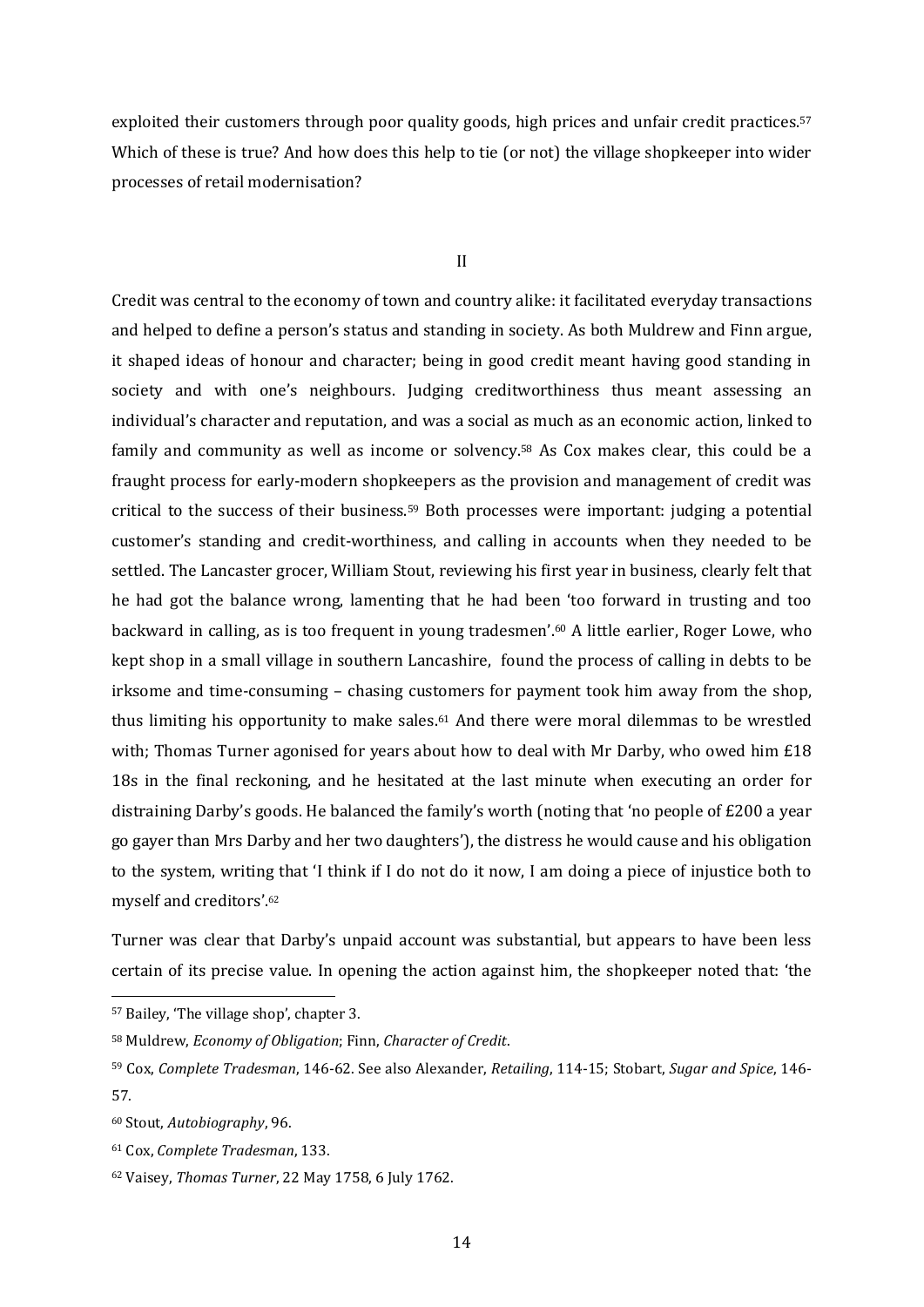debt I swore to be due to me is £17, though I am pretty confident it is more than £18'.<sup>63</sup> This perhaps reflects the less than perfect nature of his book keeping, the quality and thoroughness of shop accounts being very variable during this period. Ideally, a double book system would be deployed, sales being recorded as they took place in a day book and later transferred to the individual customer's pages in a consolidated account book.<sup>64</sup> Most surviving account books for village shops effectively collapse these two into the same book, a practice which continued into the nineteenth century. But this does not mean that shopkeepers were unable to track and account the spending by each account customer. Indeed, all of the account books analysed here follow a standard practice of periodically totting up each customer's account and then scoring it through as payment was made. The period and amount of credit allowed varied between customers, as is apparent from the 1790s account book of an anonymous grocer in the Northamptonshire village of Greens Norton. Some customers settled their accounts in full each week; some were given up to three months credit, and others were allowed to effectively service their debt rather than pay it in full. The same can be found in George Hooper's accounts half a century later.<sup>65</sup>

In essence, little changed in these practices through the eighteenth and nineteenth centuries, in large part because it was a system that worked smoothly enough in most instances. Occasionally, we see rural shopkeepers actively managing accounts when their customers failed to make adequate payments. For example, James Cash, a regular customer of William Wood of Didsbury, had accumulated a debt of £3 2s 1½d when Wood drew up his account on 12 February 1787. He paid £1 1s of this and continued to buy on credit over the next month, purchasing over £1 worth of goods and raising his account to £3 4s 10½d by 13 March. No payment was made against this amount and for the next two months spending was limited to a total of just 12s 1¼d, about one quarter of the previous level. On 15 May, he paid £2 12s 6d and from June returned to the earlier pattern of spending and payments.<sup>66</sup> We cannot be certain, but it appears that Wood may have been limiting his credit until Cash made a payment against his outstanding balance. Such practices had much in common with those of urban shopkeepers, suggesting that village shops were in tune with the standard business practices of the day.<sup>67</sup> Their close social and geographical proximity to their customers did not, it seems, induce any departure from the norms of carefully calibrated trust and credit.

<sup>63</sup> Vaisey, *Thomas Turner*, 22 May 1758.

<sup>64</sup> Cox, *Complete Tradesman*, 148-53.

<sup>65</sup> NRO, Y.Z.4040, ff.13-14, 43-5; GA, D1522/2/6-7.

<sup>66</sup> Manchester Archives and Local Studies (MALS), M62/1/1-3, ff.17-18.

<sup>67</sup> See Alexander, *Retailing in England*, 182-3.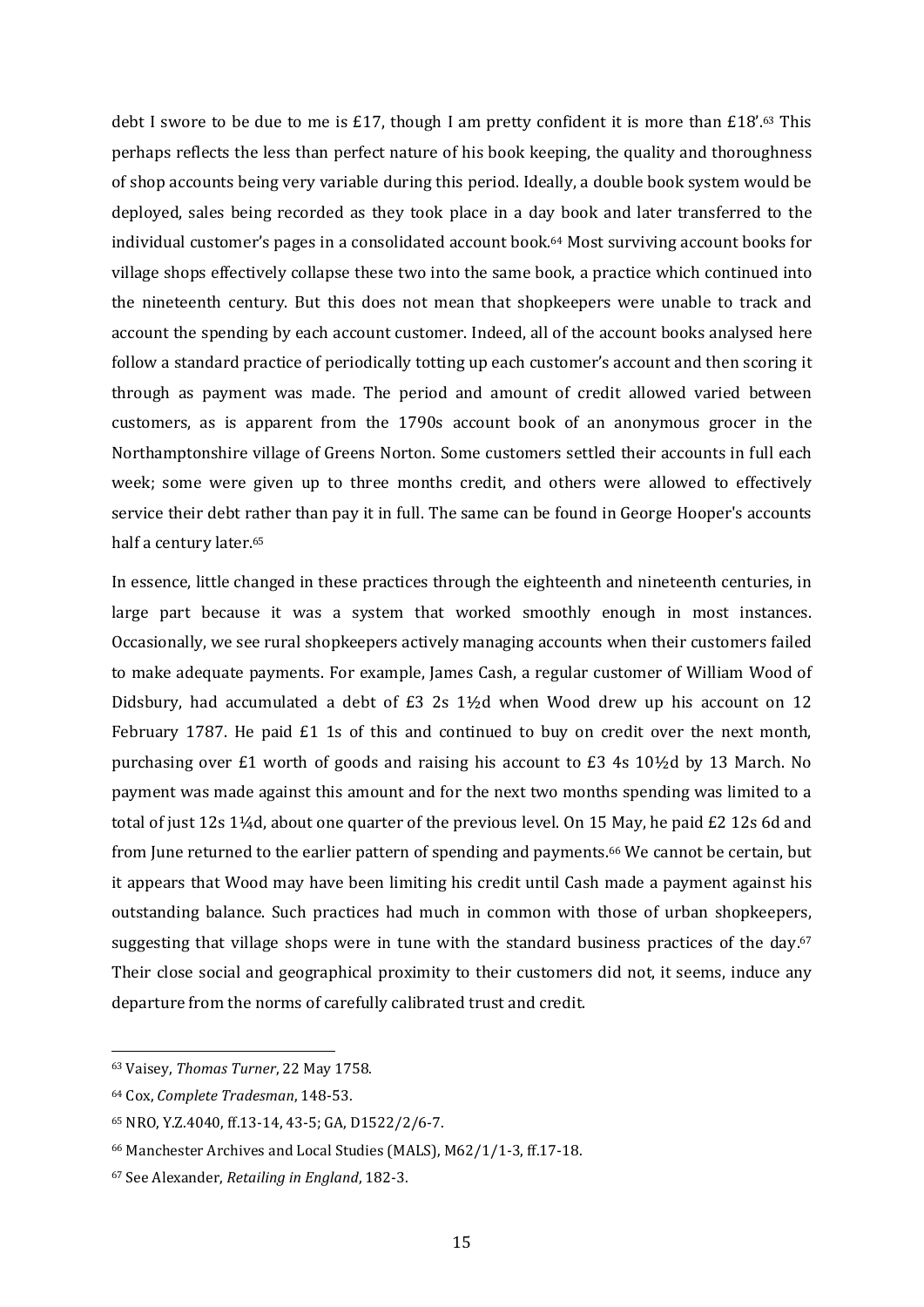There was good reason for this cautious approach because it was quite possible for customers to ignore their obligations and turn to other shops. This was a problem which troubled Thomas Turner and is confirmed in some account books. Although the evidence is difficult to interpret with certainty, there are several instances where accounts seem to stop without the balance being paid off. At Rebecca Course's shop in Tingewick, for example, the credit purchases of Richard Smith, a local glover, abruptly stopped on 28th November 1838, leaving a substantial balance of £15-18-11½ owing on the account. The following January a bushel of peas and four bushels of wheat were supplied by Smith (evidence of the continued importance of payments in kind). These reduced the debt to £13 12 5½, but as the balance is not crossed out it is likely that it was never settled, contributing to Rebecca Course's insolvency a few years later. Similarly, Mrs Smith, who visited the shop at least every other day, appears to have ceased buying in April 1839 owing £3 9 11½ in addition to the large debt of £13 12 5½ owed by her husband, the 'late Mr Smith'. These might represent customers who chose to switch to other suppliers, although some accounts might have been continued into other ledgers which have not survived or the customer may have died, as Mr Smith had done, leaving the shopkeeper with the arduous task of collecting outstanding debts from executors or family.

It is quite clear, however, that many customers bought goods from several different shops, confirming that monopolistic supply was far from the norm. Part of Thomas Turner's complaint against Master Darby and his family was that 'They have almost quite forsaken my shop, buying nothing of me that amounts to any value, but every time they want anything of value, they go to Lewes'.<sup>68</sup> Samuel Holbrook was a regular customer of William Wood, visiting his shop at least once a week in 1785-7; but his account shows no entries for staples such as flour, meal, cheese, candles and treacle, which he must have been acquiring elsewhere.<sup>69</sup> A generation later, the bills and receipts of the Gibbards, a minor gentry family of Sharnbrook in Bedfordshire, show that they bought everyday goods, such as groceries, from various local village retailers. In the period 1816-29, they patronised a total of eleven food and drink suppliers in Sharnbrook and fifteen more in surrounding towns or London; and on at least three different occasions in 1847, they made purchases from three separate shopkeepers in the village on the same day.<sup>70</sup> This may indicate a willingness to shop around in search of better price or quality, but the Gibbards were

<sup>68</sup> Vaisey, *Thomas Turner*, 22 May 1758.

<sup>69</sup> MCL, MS F942, ff. 63-4.

<sup>70</sup> Bedfordshire and Luton Archives and Records Service (BLA): Garrard & Allen archive, (GA) 2501-3. On 6th May, 16th September and 23rd October they made purchases from William Wykes, Frances Grindon and Joseph Scrivener. Bailey, 'Squire, shopkeeper and staple food', 11-12.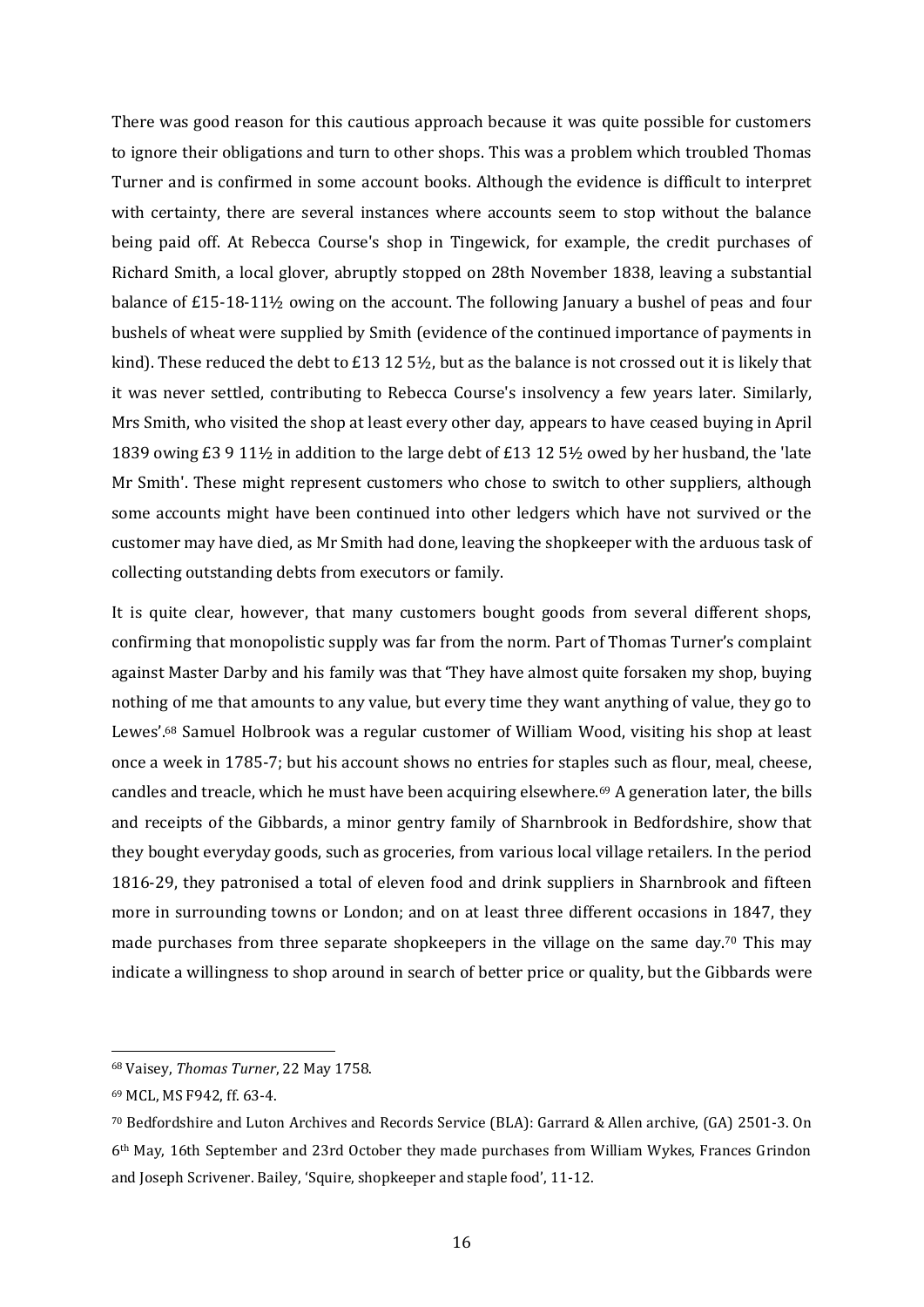also influenced in their decisions by a sense of duty and obligation to spread their patronage across a number of retailers. 71

The fact that these practices remained more or less unchanged through the eighteenth and nineteenth centuries might suggest that rural retailing was conservative and unchanging. However, we should be wary of looking for change for its own sake or seeing it as the only sign of an effective retail system; as Cox has argued, it is better to view retailing as a system appropriate to its time and place.<sup>72</sup> At the same time, though, it would be wrong to think of village shops as by-passed by so-called 'modern' practices. Of these, fixed prices are often seen as a key tenet of any retail transformation in retailing; they allowed customers to be served more rapidly and reduced the need to rely on the skills and persistence of shop assistants to resist shoppers' attempts to cheapen goods. It is significant, then, that they were well established in village shops by the eighteenth century. Thomas Turner writes about many aspects of his shopkeeping, but haggling is not one of them. Moreover, account books show remarkably little variation in the price that each customer was charged for particular goods, suggesting that prices were effectively fixed. William Wood occasionally offered discounts for bulk orders, but other variations in price appear to be seasonal rather than a result of individual negotiation. 73

Prices, then, appear to have been fixed, although whether they were ticketed is less apparent. Even amongst the array of pictorial representations of village shops produced in growing numbers from the third quarter of the nineteenth century, there is little indication of price labels or even signs indicating prices. A rare example, dating from later in the Victorian era, shows a grocer's window adorned with a poster for 2 shilling tea.<sup>74</sup> It seems more likely that customers were aware of prices through their stability over the months and years, and through repeat purchases of similar batches of goods. This may represent a growing divide between urban and rural practices. Provincial newspapers are littered with advertisements noting a range of goods and their prices. As early as the 1730s, William Chase placed notices in the Norwich Mercury for snuff, ink and a range of teas, all with the prices listed.<sup>75</sup> Of course, it is difficult to know how widespread fixed prices were amongst those who chose not to advertise in the press; yet the promotion of urban 'high street' shops and shop goods in terms of price was

<sup>71</sup> For fuller discussion, see Bailey, 'Consumption and status'; Bailey, 'Squire, shopkeeper and staple food'.

<sup>72</sup> Cox, *Complete Tradesman*.

<sup>73</sup> Mui and Mui, *Shops and shopkeeping*, 214-15.

<sup>74</sup> Anon, 'The Master of Aynhoe', *The Leisure Hour,* 1016 (17th June 1871), 369.

<sup>75</sup> *Norwich Mercury*, 26 March 1737, 11 June 1737.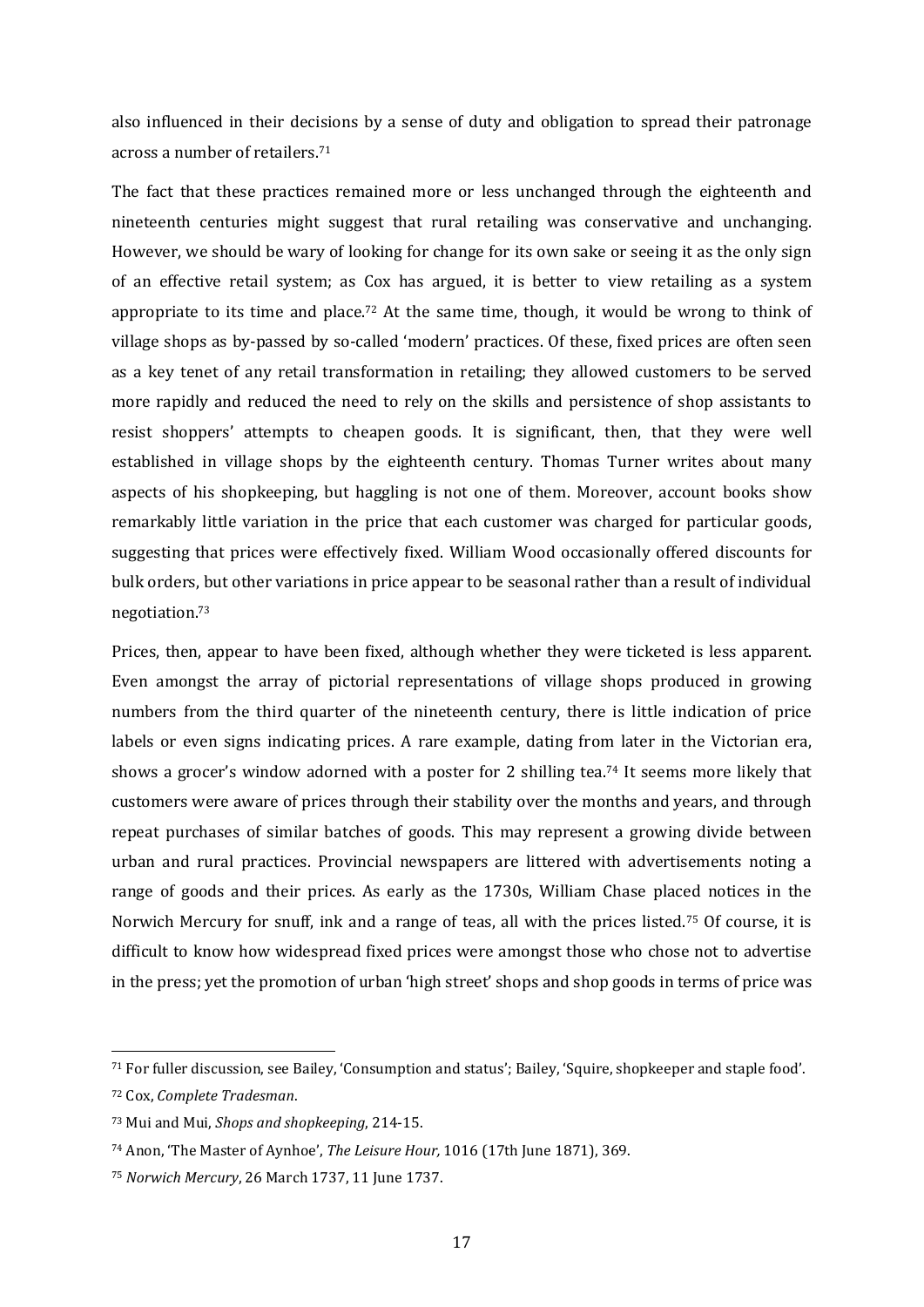widespread by the middle decades of the nineteenth century, in a way that does not appear to have happened in village shops.

One possible explanation for this growing divide is that the prices charged in the countryside were higher than those in town, making them less of a marketing point. The traditional image of the village shop is one where low turnover was off-set against higher prices and profits, a position which many critiques viewed as exploitation and gross profiteering; but was this true?<sup>76</sup> Direct comparisons of prices are problematic because of the unknown and variable quality of goods. Variations are sometimes marked by types and distinguished by nominal labels, such as bohea, souchong and hyson teas or standard, fine and superfine cloth. However, these labels were not necessarily applied consistently within one account book, let alone across different shopkeepers. That said, evidence drawn from the suppliers of the Gibbards in 1828 suggests that prices in the countryside were slightly higher, but not dramatically so. Some goods, including raisins, currants and mustard, cost the Gibbards the same whether they bought them from Thomas Grindon, their village grocer, or Robert Robinson, in nearby Bedford. However, Grindon charged half a penny per pound more for cheese and moist sugar (which equated to 5 per cent and 7 per cent extra respectively). <sup>77</sup> For loaf sugar, the premium was variable, according to the quantity being purchased. When the Gibbards bought 12lbs 2oz in February and 20lbs in July 1828, Grindon charged 11½d a pound, the same as Robinson; but their usual purchases of between 1lb and 3lbs cost as much as 13d per pound – a premium of 13 per cent. The difference with rice was greater still, the penny a pound extra that Grindon charged amounting to a 17 per cent difference to Robinson's price.

It is difficult to generalise from just one example, but the premium paid by the Gibbards for buying from their local village shop was probably fairly typical. Why were prices higher in the countryside? Nineteenth-century critics were quite clear that it was a reflection of the profiteering of village shopkeepers, who exploited their hapless customers. One particularly blistering attack was made in *Chambers's Journal* in August 1861, an article entitled 'The village shop' arguing that the rural poor were paying far more for their supplies because: 'We have to maintain the tradesman who is willing to keep stock for us; his shop is, in fact, the reservoir when we draw our supplies by instalments, and we pay him from twenty-five to two hundred

<sup>76</sup> Cobbett, *Rural Rides*, 500; Domino, 'Matthews', 404; BPP, *Reports of Special Assistant Poor Law Commissioners*, 140-1; Anon, 'The village shop' (1861), 97-98.

<sup>77</sup> BLA, (GA), 18-19. There is no evidence of prices varying during the year and Grindon offered a shorter credit period (one month) compared to Robinson (six months), suggesting that the price differences were real rather than a result of seasonal fluctuations or charges for credit. For further details see Bailey, 'The village shop', 76-7.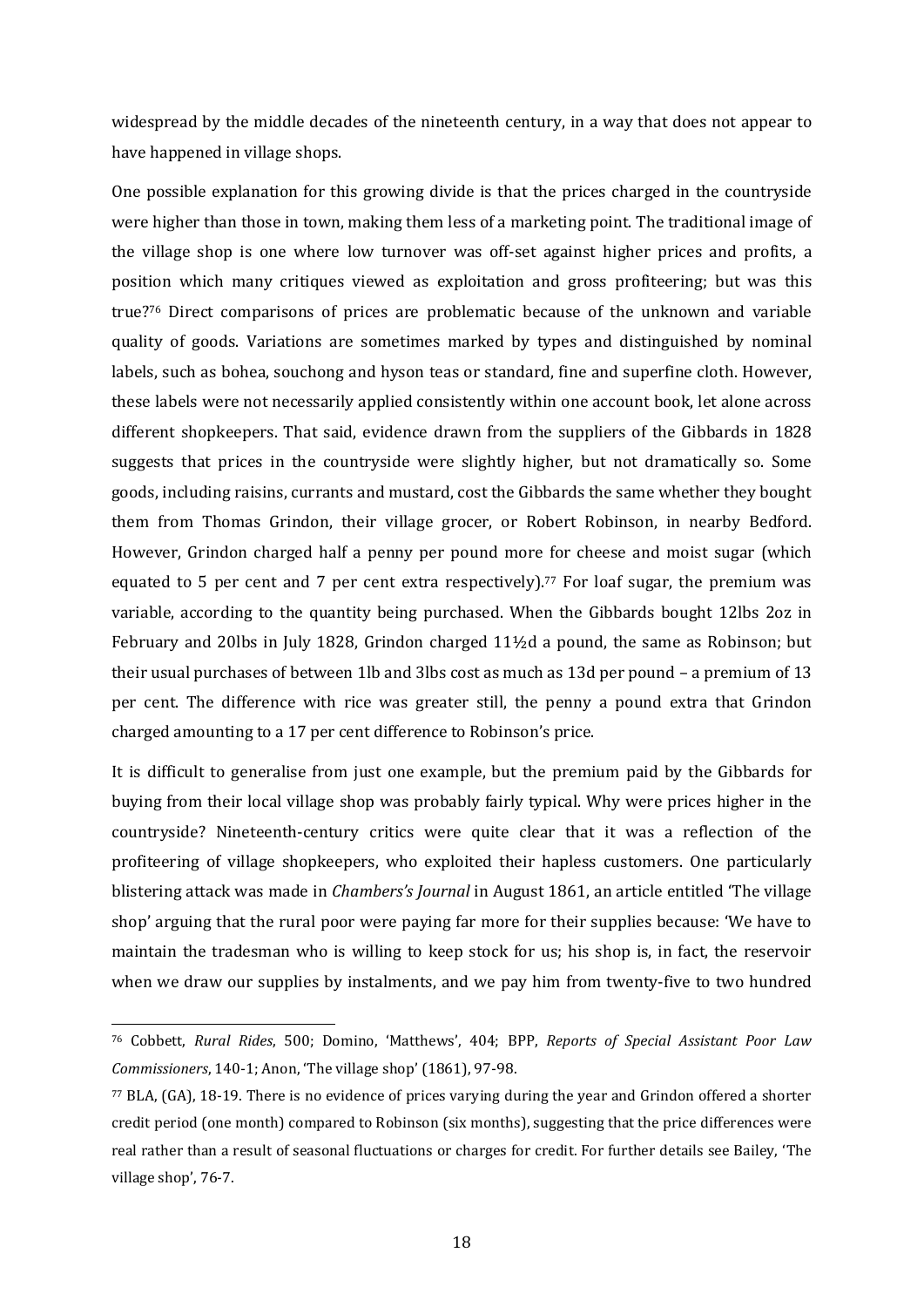per cent for the accommodation he thus affords us'.<sup>78</sup> Testing the accuracy of this claim is very difficult, but we know that Thomas Grindon made a profit margin on the butter he sold of two pence per pound, which equated with 17-20 per cent.<sup>79</sup> The account book of Edward Allnatt, a grocer in the small Berkshire village of Sonning, affords a more detailed insight (Table 7). His profit margin varied considerably, from a mere 4-7 per cent for some types of candle, to a more significant 28-33 per cent for cocoa. The reasons for these differences are unclear. Unit price appears to have little bearing – the highest profit margin on candles came on mid-price 'composite' candles whilst the lowest was on the highest price spermaceti candles – so perhaps Allnatt was making some calculation about what the market would bear or about the profit margin relative to shelf life or turnover of the particular product. Whatever the situation, a median gross profit of 16 per cent puts him very much at the bottom end of the scale decried in *Chamber's Journal*, suggesting that claims of profiteering were largely overblown, a point underscored by contemporary shopkeeper-writers such as Hardy Woolley.<sup>80</sup> At the same time, however, his profit margin was considerably above the 5.5-10 per cent that Alexander has suggested was typical of urban retailers. $81$  The difference might be partly explained by rural retailers passing on the additional transport costs incurred in getting goods to their shops, but a far more important factor was the level of turnover: lower profits per item were possible if the shop had a higher throughput of customers and turnover of goods – again key tenets of retail modernity.

## [Table 7 here]

One mechanism that shopkeepers could use to increase their efficiency was to sell at fixed prices and for cash only. Generally eschewed by many traditional retailers in the eighteenth century, especially those with pretence at serving the middle classes, cash sales were favoured by retailers willing to recalibrate the balance between profit margin per item and turnover; selling goods more quickly to each customer allowed prices to be set lower, thus attracting more customers into the shop. This mantra of increased efficiency was central to the advertisements

<sup>78</sup> Anon, 'The village shop' (1861), 97.

<sup>79</sup> BLA: GA18, GA20. Bills to John Gibbard, November and December 1828. They reveal that Grindon bought the Gibbard family's surplus butter, the price paid in late 1828 varying between ten and twelve pence per pound, possibly due to differences in quality or demand, which may have involved some haggling over price. This was compared to the price which John Gibbard then paid for butter, presumably bought due to fluctuations in the availability of home produce, which was typically between twelve and fourteen pence, thus revealing the grocer's two pence profit margin.

<sup>80</sup> Woolley, *Woolley's Trade Hints*, 28.

<sup>81</sup> Alexander, *Retailing in England*, 169.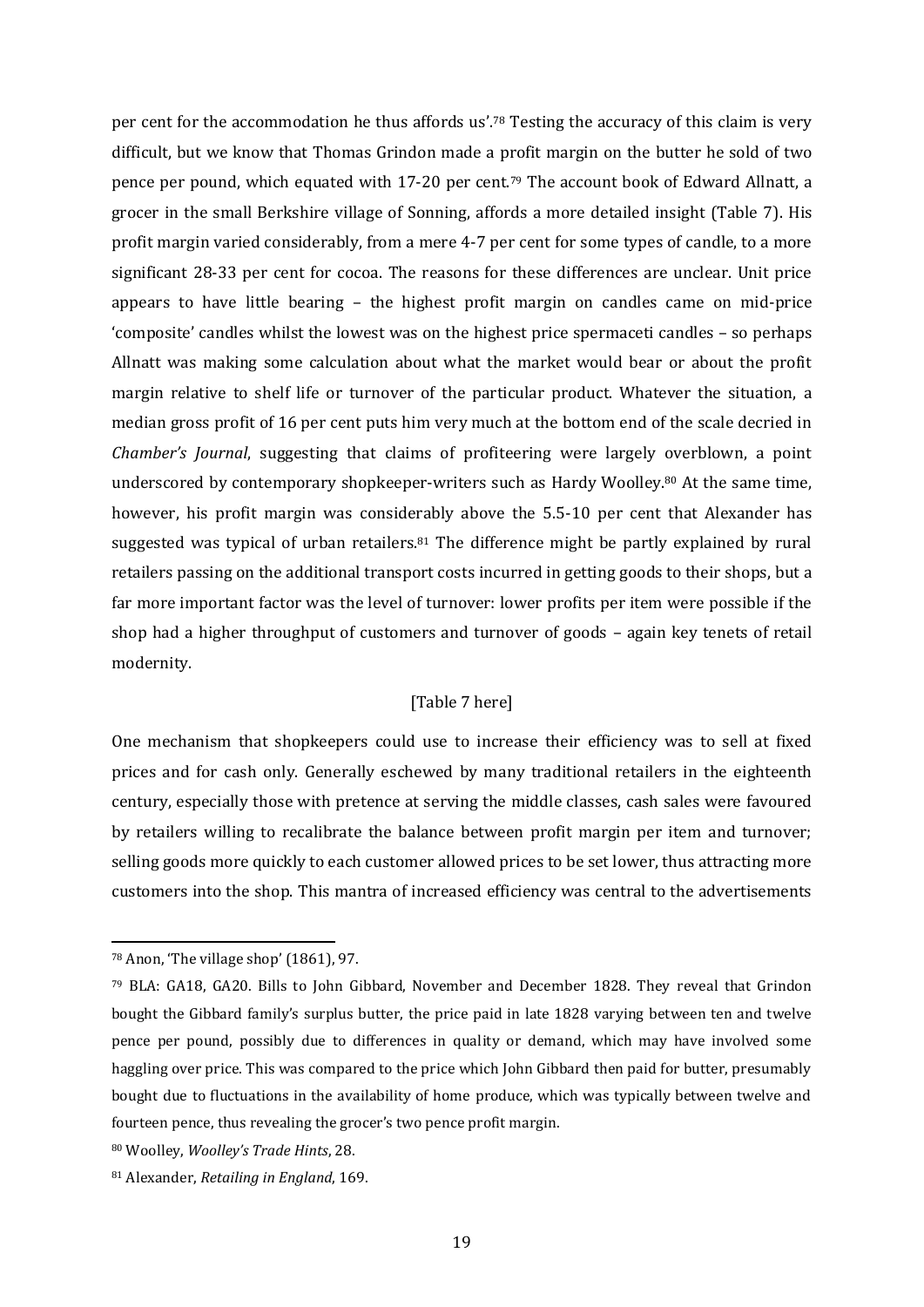placed by many warehouses from the later eighteenth century onwards and is central to the efficiency savings that form the core of economic evaluations of retail revolution.<sup>82</sup> Yet the actual extent and balance of cash sales amongst urban retailers remains largely obscure.

Similar problems beset attempts to assess the level of cash sales in village shops, largely because they leave little trace in the surviving records. For most rural retailers, they had long formed part of the mix of selling practices, but for some they were becoming a defining feature of their business in the early decades of the nineteenth century. For example, William Corbett of Ombersley in Worcestershire advertised on his 1828 billhead that he sold his drapery and grocery wares 'for ready money'.<sup>83</sup> Yet, to most rural shops, these 'modern' practices were unnecessary and sometimes counter-productive. For one thing, the volume of customers visiting a shop in any particular day remained fairly modest, making this kind of productivity improvement unnecessary. For another, credit remained important to rural labourers through the eighteenth and early nineteenth centuries: their incomes often varied seasonally and their access to cash was often limited. Moreover, the process of shopping was sometimes leisurely and almost invariably sociable in character, so hurried sales and cash payments would have been unwelcome, despite the rhetoric of contemporary commentators who argued that cash sales and co-operative ideals would release the rural worker from the grip of the exploitative shopkeeper.<sup>84</sup>

In many cases, then, selling was low key and emphasised personal service. Certainly, the organisation of the village shop, in common with most urban shops, was generally structured around the counter which formed the key point of exchange for goods, information and gossip.<sup>85</sup> Counters were present in some village shops by the middle of the seventeenth century and had become all but ubiquitous by the 1720s although Thomas Turner makes no mention of such equipment in his shop. <sup>86</sup> Once established, this arrangement persisted through the whole of the nineteenth century and beyond – as, indeed, it did in urban shops as well. This can be seen in various paintings and illustrations of rural shops which clearly depict the counter and other fixtures and fittings, even when the shops themselves were quite modest. For example, in William Redmore Bigg's 1809 painting, we see a shop that is clearly carved out of the family's living room, yet it has a substantial counter on which are rested the scales and weights, whilst

<sup>82</sup> Jefferys, *Retail trading*, esp. 36-8; Blondé and Van Damme, 'Retail growth'.

<sup>83</sup> Worcestershire Record Office: 3572/16, billhead of William Corbett of Ombersley (1828).

<sup>84</sup> Anon, 'The Village Shop', 99-100; *Reports of the Society for Bettering the Condition*, 13-20, 58-9; Kaufmann, 'Social Pioneerings', 749.

<sup>85</sup> Cox, *Complete Tradesman*, 131-5; Stobart, *Sugar and spice*, 267, 272.

<sup>86</sup> Stobart and Hann, 'Sites of consumption'.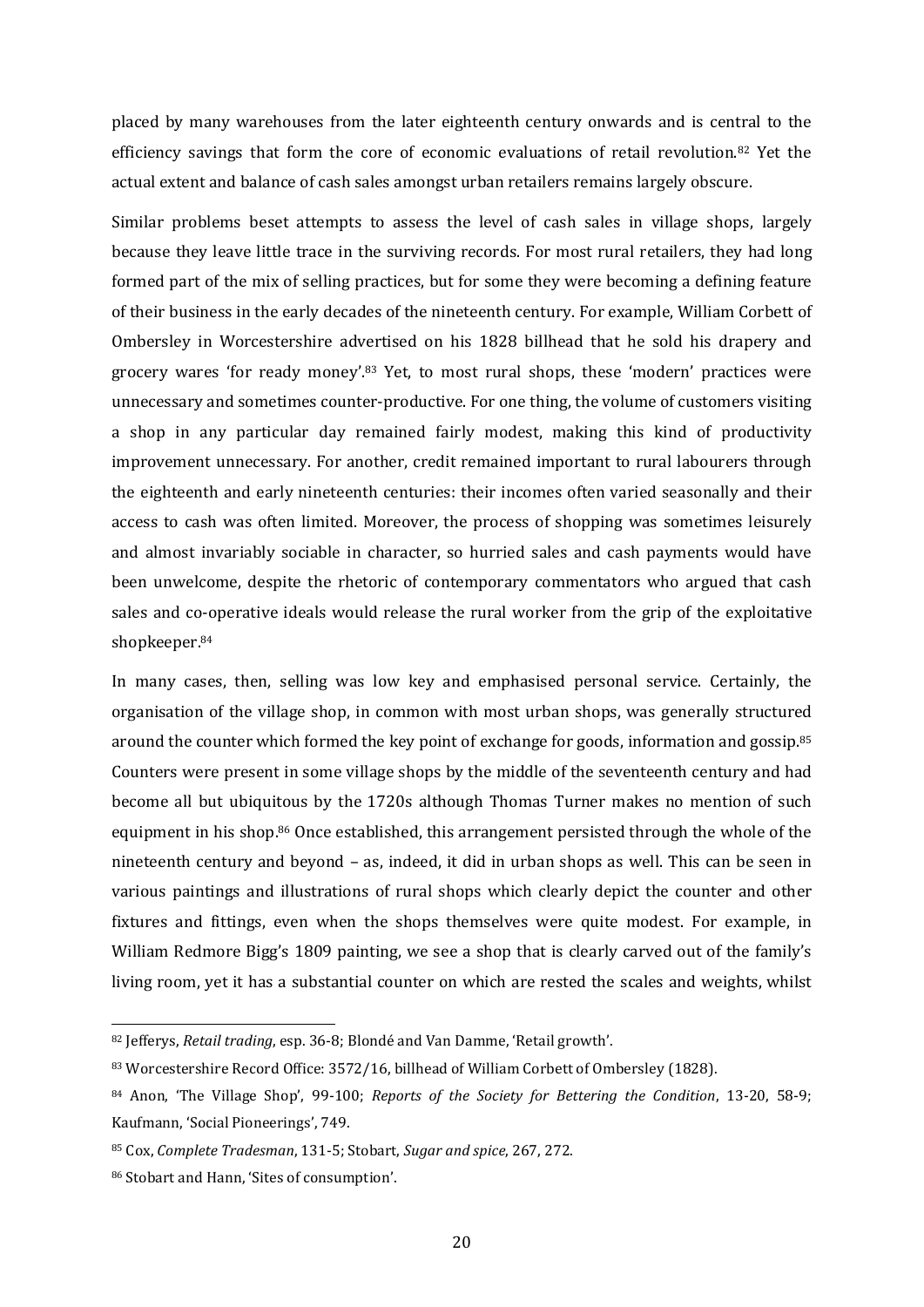behind it are two nests of drawers and a set of shelves on which are arranged a variety of containers including tea canisters.<sup>87</sup> This arrangement is confirmed in a variety of literary sources which also make reference to drawers, shelves, chests, crates and other storage items such as bottles and canisters.<sup>88</sup> Their presence implies an orderly presentation of goods which would be essential to the effective running of the business. Indeed, without some sensible storage and display arrangements, it would be impossible to find goods when they were asked for or to keep groceries fresh or textiles clean. However, this orderliness is at odds with some later nineteenth-century representations of the village shop which depict it as cluttered, cramped and smelly, the promiscuous mingling of odours forming an unwelcome assault on the senses.<sup>89</sup>

Stobart has argued that images of orderly shops, for example on eighteenth-century trade cards, carried implicit messages of reputable shopkeepers with well-run businesses.<sup>90</sup> If true, then these later images of disorder can be read as a critique of the rural shopkeeper's business, one that is in line with an often patronising and sometimes downright negative view of the village shop in the early and middle decades of the nineteenth century.<sup>91</sup> Yet this was essentially a condescending urban middle-class perspective on the rural shopping experience which drew on and aimed to appeal to urban sensibilities. Many writers were openly disparaging and even cynical; they satirized and patronised working or lower-middle class rural types, demonstrating the ambivalent class discourses that seem to have informed depictions and discussions of the village shop and rural retailing more generally.<sup>92</sup> Nevertheless, it is perfectly conceivable that many shopkeepers, both rural and urban, may have found it challenging to balance the need to stock a large range of goods with a desire to retain order. This is acknowledged by Hardy Woolley who urged his readers to 'avoid what the Lincolnshire labourers call "*a mang*", that is, articles thrown together in such a manner as to cause the head-ache to any person looking upon them'.<sup>93</sup>

-

<sup>87</sup> William Redmore Bigg, 'The Village Shop' (1809). See also Helen Allingham, 'The Young Customers' (1875); Thomas Faed, 'From hand to mouth – he was one of the few who would not beg' (1879); Francis Donkin Bedford, 'Village Store' (1899) in Lucas, *The Book of Shops*, 23.

<sup>88</sup> See, for example: Anon, 'The village shop' (1861), 97-100; Anon, 'The village shop' (1896), 12-14.

<sup>89</sup> Domino, 'Matthews', 406; unknown artist, 'Village shop and post office', in Anon, 'Stodge and Scumble's country adventures'. For further analysis see Bailey, 'The village shop', chapter 3.

<sup>90</sup> Stobart, Hann and Morgan, *Spaces of consumption*, 126.

<sup>91</sup> Bailey, 'The village shop', chapter 3.

<sup>92</sup> For further info see Bailey, 'The village shop', chapter 3.

<sup>93</sup> H.UU., *Hints for country shopkeepers*, 12-13.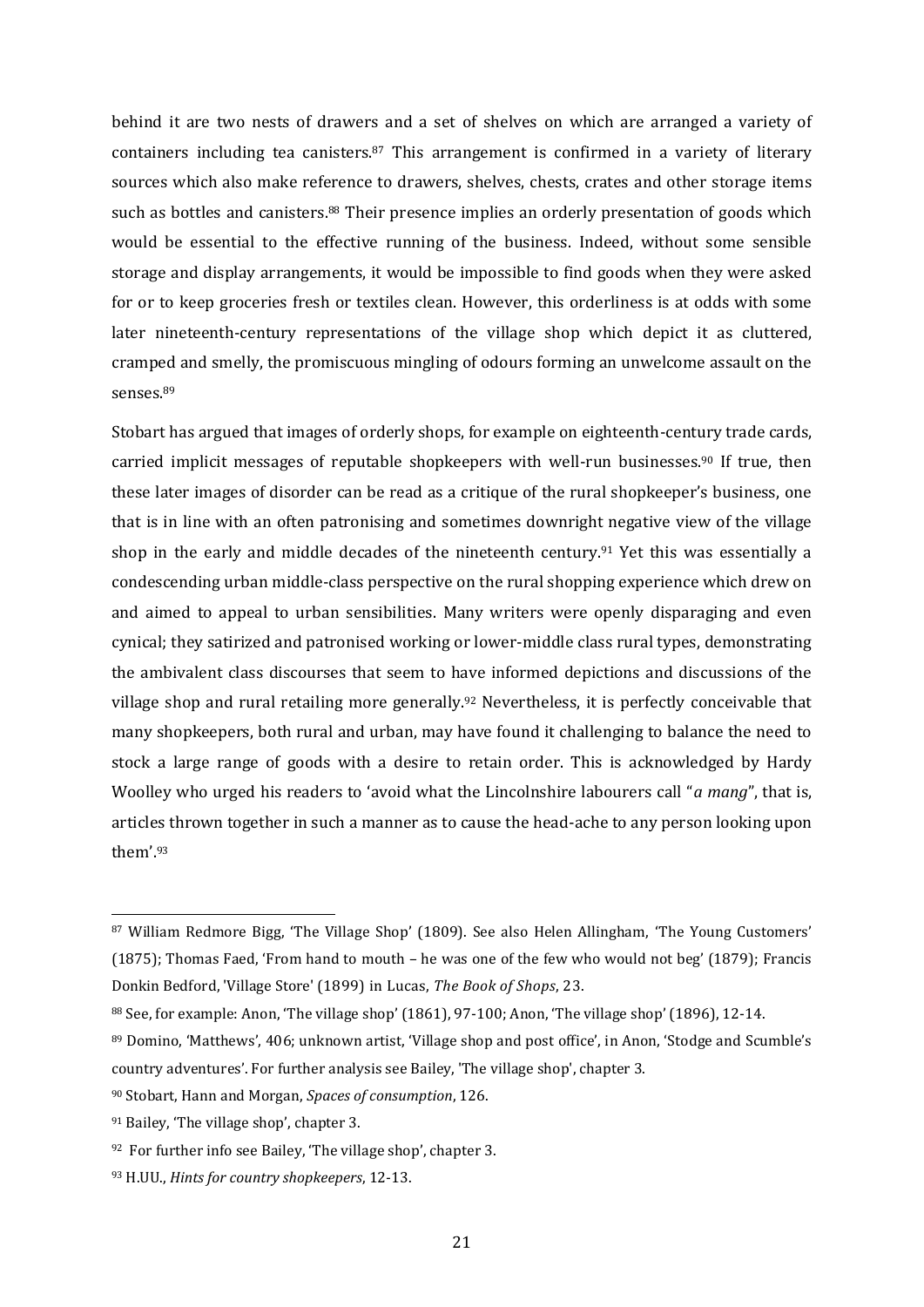The continuity in spatial and functional arrangement of the shop should not be taken as a sign that village shopkeepers merely sat passively waiting for customers to come into the shop. Indeed, there are small but telling signs that at least some shopkeepers were entrepreneurial in character and active in generating retail and consumer transformation. There are records indicating the display of goods in windows of some rural shops from the early eighteenth century, for example the 'goods in the window' of Stephen Lawrence's Tregony shop, and it seems unlikely that the practice was new even then.<sup>94</sup> The precise nature of Lawrence's window is unclear, but it was almost certainly unglazed, not least because of the cost of glass at this time. Whilst the nature of some rural shops militated against elaborate window displays, a growing number of village retailers displayed goods to those passing the shop in a manner that mirrored practice in towns. By the nineteenth century the window was more likely to be glazed and therefore not only played a vital role in displaying wares, including novel and branded goods, but also in hosting advertisements and notices, often for a fee. Reminiscing about his early days in an English village, the celebrated Australian author, Henry Lawson, wrote that:

'The wants of the village in the way of maids, situations, houses to let or sublet, or wanted, are pasted in the post-office window, in the advertiser's own writing, at the rate of sixpence a week. You can read the domestic and business troubles of the village between the lines of these advertisements. Villagers study that window with interest – it is their newspaper'.<sup>95</sup>

Local notices could also include such things as muzzling orders, appeals for vaccination volunteers, details of local subscription events, lists of killed and wounded soldiers during the Crimean War and postal prices. <sup>96</sup> Indeed, the importance of the village shop as a source of local, regional and national news grew with the spread of rural postal services, which often formed part of the function of village shops.

Some rural shopkeepers went further and exploited the growing culture of print media. They issued trade cards, took out advertisements in newspapers and used relatively elaborate billheads. Hardy Woolley was particularly enterprising, not only writing his own trade guides but also endorsing products in commercial advertisements printed at the back of the fourth edition of his second book, presumably with the aim of gaining business. It is likely, therefore, that he was referring to his own experiences when he wrote of the potential success of the enterprising retailer who made the most of the opportunities presented by modernity.<sup>97</sup> Similar entrepreneurialism was demonstrated by W.H. Pool, a grocer and draper in Chipstable in

<sup>94</sup> CRO, Stephen Lawrence (1721).

<sup>95</sup> Lawson, 'Letters to Jack Cornstalk, 191.

<sup>96</sup> Anon, 'A provincial post-office', 15; Anon, 'Pages from a private diary', 98; Trollope, 'Suite', 403-4.

<sup>97</sup> Woolley, *Woolley's trade hints*, 21-2.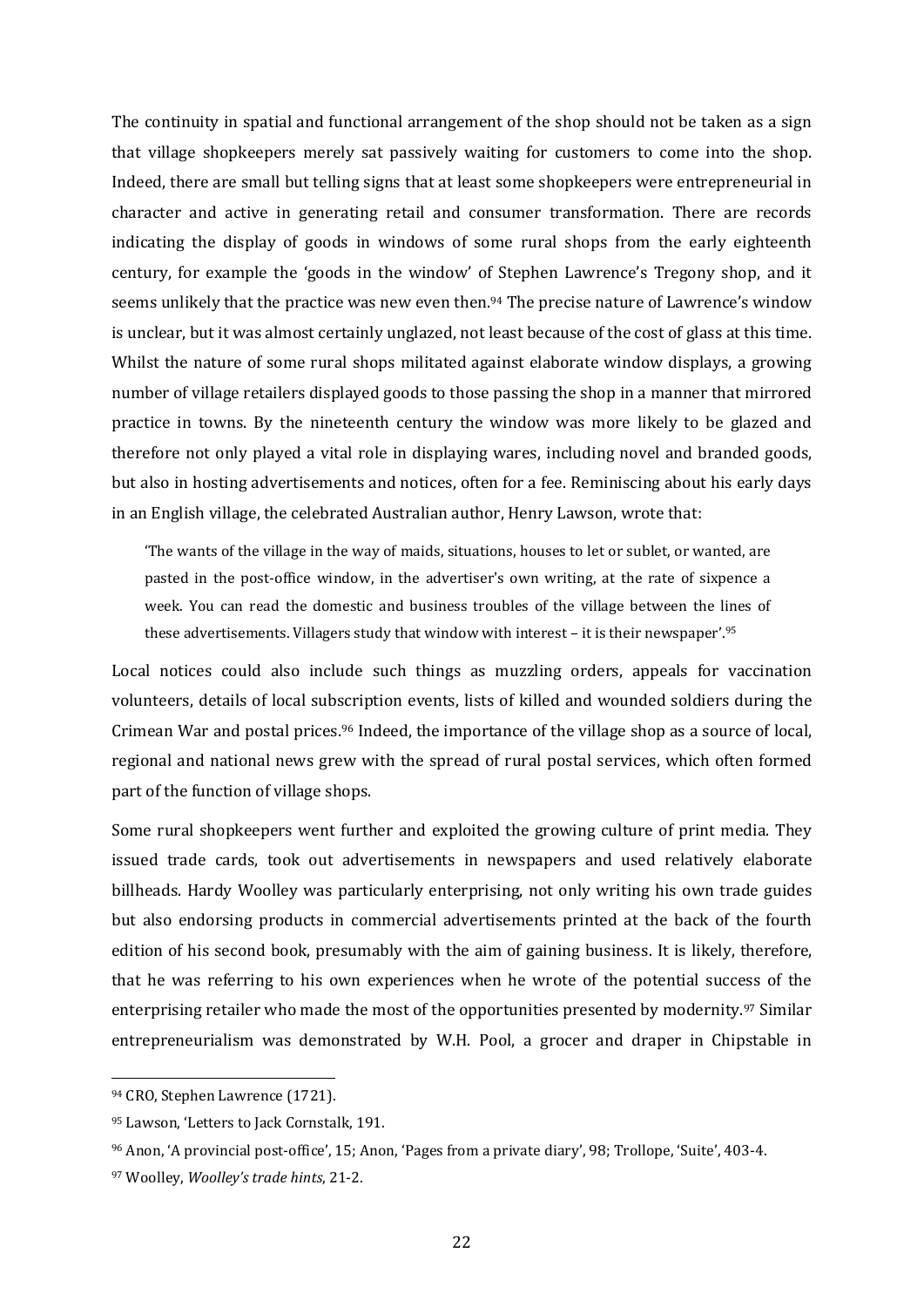Somerset. Drawing on practices well-established amongst urban grocers, he operated as an agent for branded tea and distributed hand bills – no doubt supplied by the tea merchants – which promoted both the tea and his shop as the place at which they could be acquired.<sup>98</sup> This encapsulates the way in which village shopkeepers were open to change and innovation, whilst following well-established modes of selling. They balanced innovation and tradition in a manner that was consonant with the nature of their businesses.

## III

To what extent, then, were village shops caught up in the broader transformation of retailing and operating as agents of change in rural consumption practices? Their presence in some very modest sized villages and growing numbers through the eighteenth and early nineteenth century is already well established. This did not mean that every village and hamlet had its own shop, but it did mean that they were within easy reach of much of the rural population. The world of goods thus penetrated deep into the heart of rural England; villagers could visit nearby towns but also acquire a wide range of goods more locally, including novel items such as tea and, later, branded goods. These were stored, displayed and sold using equipment that was in line with that deployed in urban shops: there were shelves for display, drawers and canisters for storage and counters on which goods were laid and opinions and gossip exchanged. Evidence from account books and ledgers indicates that prices were fixed, at least for everyday consumables, and some rural shopkeepers were advertising ready cash sales by the mid nineteenth century.

These measures get us much closer to retail revolution than do numbers of shops, any transformation being qualitative as much as quantitative. They show that village shops were vibrant and dynamic places, integral to broader processes of modernisation. However, as with urban retailing, change was patchy and contingent. New goods were introduced, but this was balanced by the provision of a wide range of stock that remained more or less stable over time. 'General store' defined most village shops from the seventeenth to the nineteenth century and beyond and was a modus operandi that clearly worked, despite the mocking tone of urban middle-class literature. It allowed village shopkeepers to bring a huge variety of goods to the rural consumer – thus offering choice and facilitating engagement with market provision of everyday necessities and semi-luxuries alike – and made village shops viable as businesses.

<sup>98</sup> MERL, P POOL AC1/3-5, Handbills of Meikle & Passmore overprinted with Chipstable retailer's details. For details on agency selling of tea, see Mui and Mui, *Shops and shopkeeping*, 221-48; for discussion of the business practices of a nineteenth-century business selling through agents, see Harding, 'Competition'.